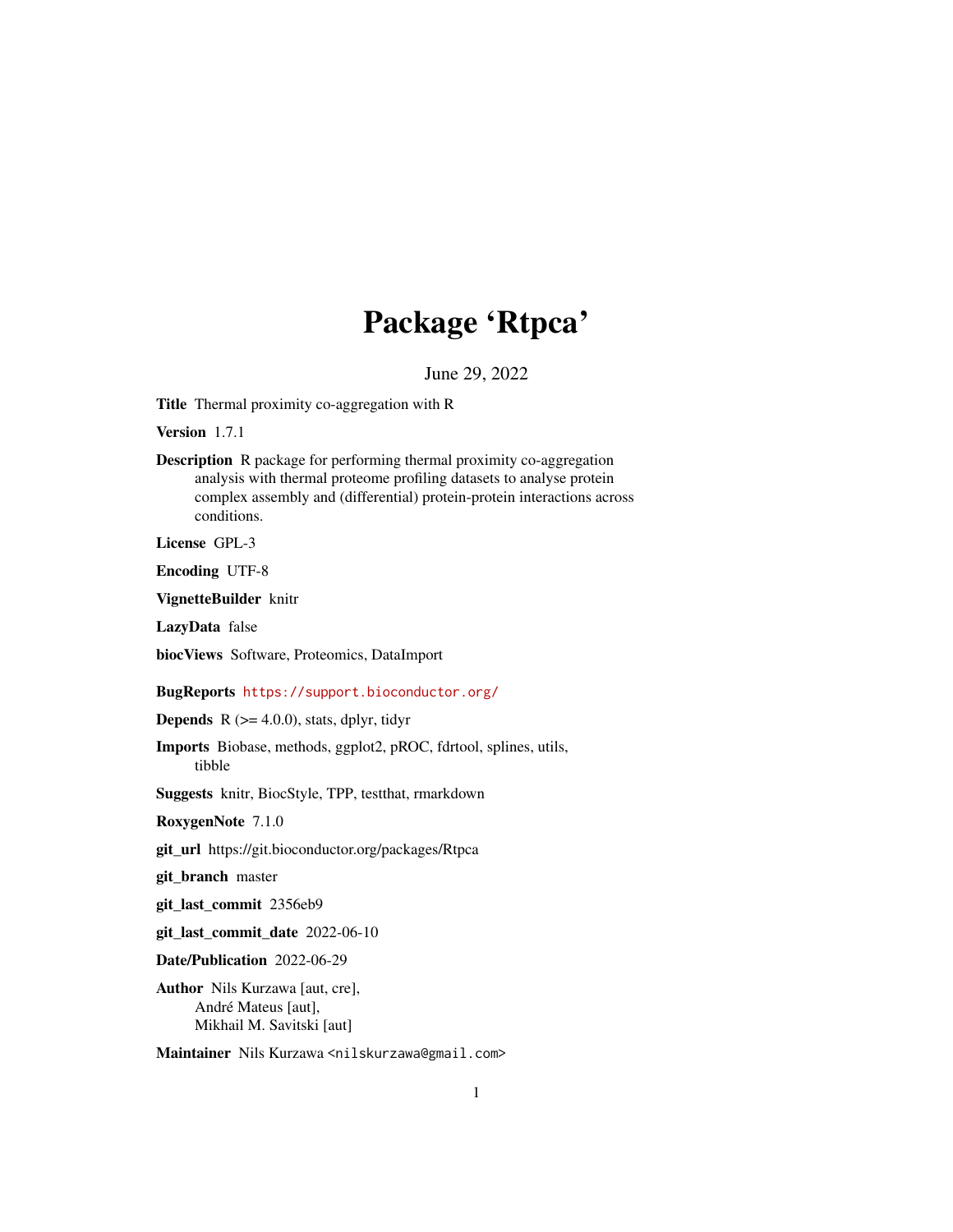# R topics documented:

| $\overline{3}$                                                        |
|-----------------------------------------------------------------------|
| $\overline{4}$                                                        |
| ComplexBackgroundDistributionList,tpcaResult-method<br>$\overline{4}$ |
| 5                                                                     |
| 6                                                                     |
| $\overline{7}$                                                        |
| $\overline{7}$                                                        |
| 8                                                                     |
| 10                                                                    |
| 10                                                                    |
| 11                                                                    |
| 12                                                                    |
| 12                                                                    |
| 13                                                                    |
| 14                                                                    |
| 14                                                                    |
| 15                                                                    |
| 16                                                                    |
| 18                                                                    |
| 18                                                                    |
| 19                                                                    |
|                                                                       |
|                                                                       |
|                                                                       |
|                                                                       |
|                                                                       |
|                                                                       |
| SetComplexBackgroundDistributionList,tpcaResult-method 27             |
|                                                                       |
|                                                                       |
|                                                                       |
|                                                                       |
|                                                                       |
| 31                                                                    |
|                                                                       |
|                                                                       |
|                                                                       |
| 34                                                                    |
| 35                                                                    |
| 36                                                                    |
| 37                                                                    |
| 37                                                                    |
| 39                                                                    |
|                                                                       |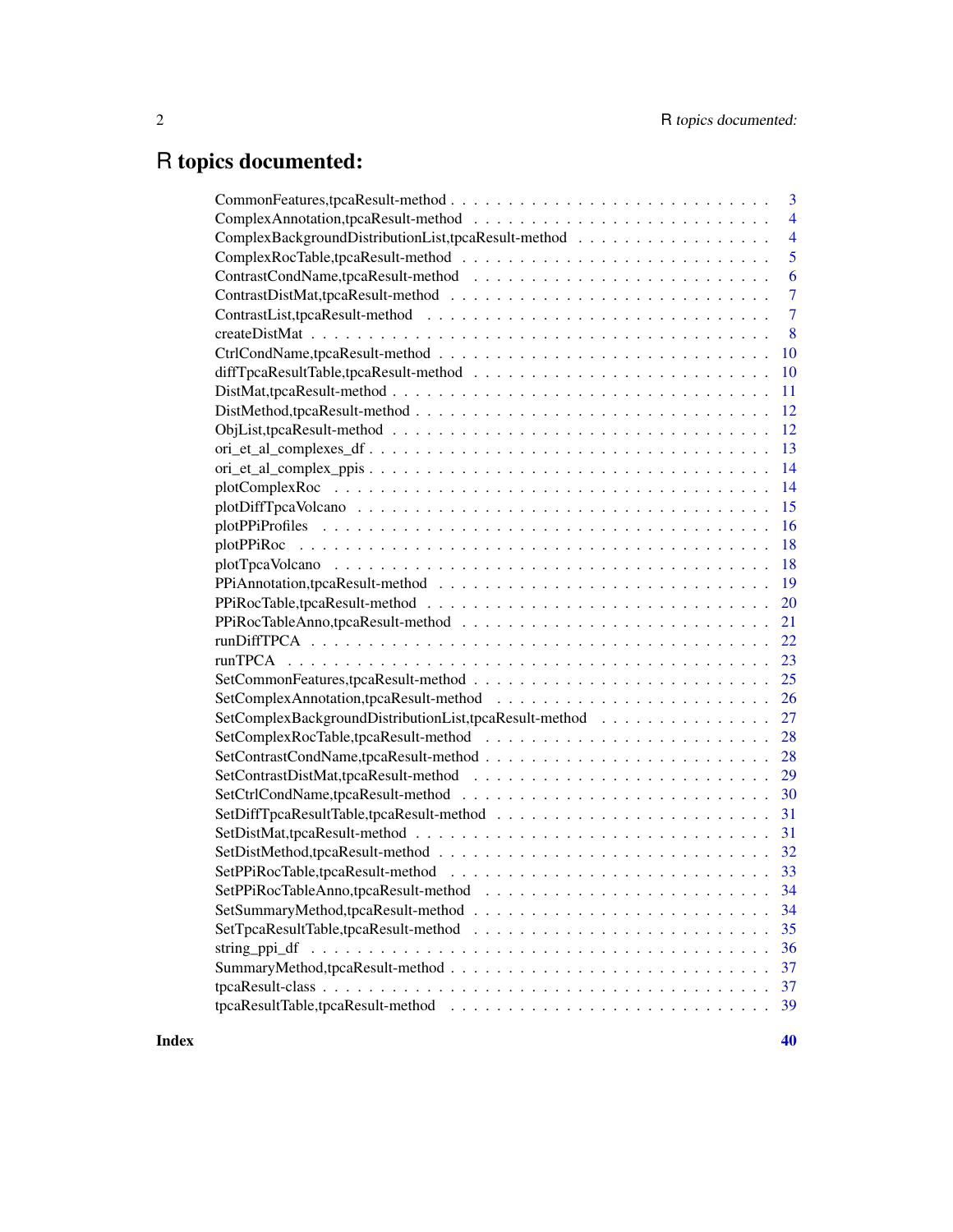<span id="page-2-0"></span>CommonFeatures,tpcaResult-method *Extract CommonFeatures*

### Description

Extract CommonFeatures

### Usage

```
## S4 method for signature 'tpcaResult'
CommonFeatures(object)
```
### Arguments

object and object of class tpcaResult

# Value

a vector of common features across replicates

```
ml \leq matrix(1:12, ncol = 4)m2 \leq -\text{matrix}(2:13, \text{ ncol} = 4)m3 \le - matrix(c(2:10, 1:7), ncol = 4)
rownames(m1) <-1:3rownames(m2) <-2:4rownames(m3) <-2:5mat_list <- list(
    m1, m2, m3
)
ppi_anno <- tibble(
    x = "2",y = "3",combined_score = 700,
    pair = "2:3")tpcaObj <- runTPCA(
    objList = mat_list,
    complexAnno = NULL,
    ppiAnno = ppi_anno
\mathcal{L}
```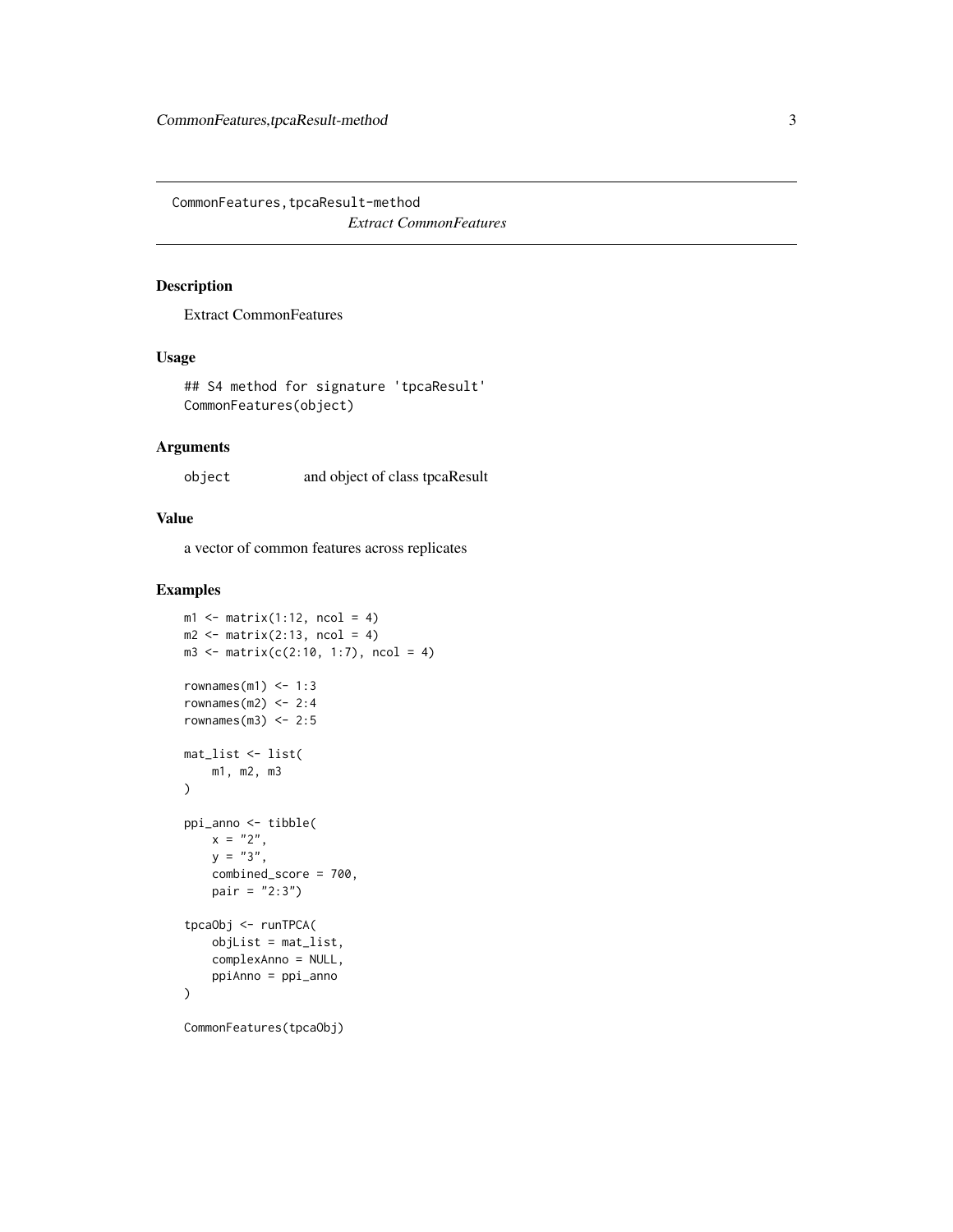<span id="page-3-0"></span>ComplexAnnotation, tpcaResult-method *Extract ComplexAnnotation*

### Description

Extract ComplexAnnotation

# Usage

```
## S4 method for signature 'tpcaResult'
ComplexAnnotation(object)
```
# Arguments

object and object of class tpcaResult

# Value

a data frame containing the complex annotation

## Examples

```
ml \leftarrow matrix(1:12, ncol = 4)m2 \leq - matrix(2:13, ncol = 4)
m3 \le - matrix(c(2:10, 1:7), ncol = 4)
rownames(m1) <-1:3rownames(m2) <-2:4rownames(m3) <-2:5mat_list <- list(
    m1, m2, m3
\mathcal{L}tpcaObj <- new("tpcaResult", ObjList = mat_list)
ComplexAnnotation(tpcaObj)
```
ComplexBackgroundDistributionList,tpcaResult-method *Extract ComplexBackgroundDistributionList*

### Description

Extract ComplexBackgroundDistributionList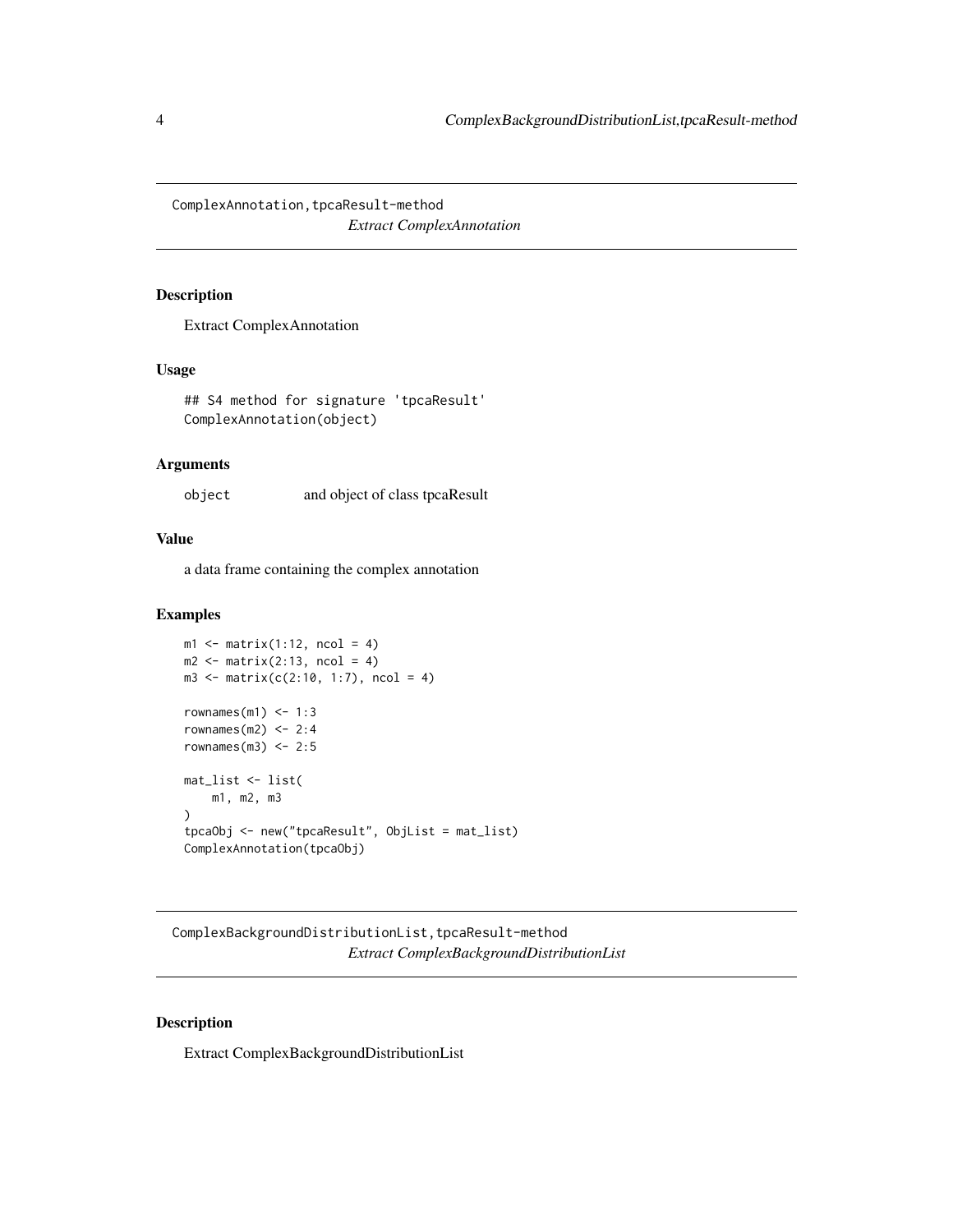# <span id="page-4-0"></span>Usage

```
## S4 method for signature 'tpcaResult'
ComplexBackgroundDistributionList(object)
```
#### Arguments

object and object of class tpcaResult

### Value

a list of data frames containing distances of random complexes with different number of members

#### Examples

```
ml \leftarrow matrix(1:12, ncol = 4)m2 \leq -\text{matrix}(2:13, \text{ ncol} = 4)m3 \le - matrix(c(2:10, 1:7), ncol = 4)
rownames(m1) <-1:3rownames(m2) <-2:4rownames(m3) <-2:5mat_list <- list(
    m1, m2, m3
\lambdatpcaObj <- new("tpcaResult", ObjList = mat_list)
ComplexBackgroundDistributionList(tpcaObj)
```
ComplexRocTable,tpcaResult-method *Extract ComplexRocTable*

### Description

Extract ComplexRocTable

### Usage

```
## S4 method for signature 'tpcaResult'
ComplexRocTable(object)
```
### Arguments

object and object of class tpcaResult

### Value

a data frame containing a complex analysis roc table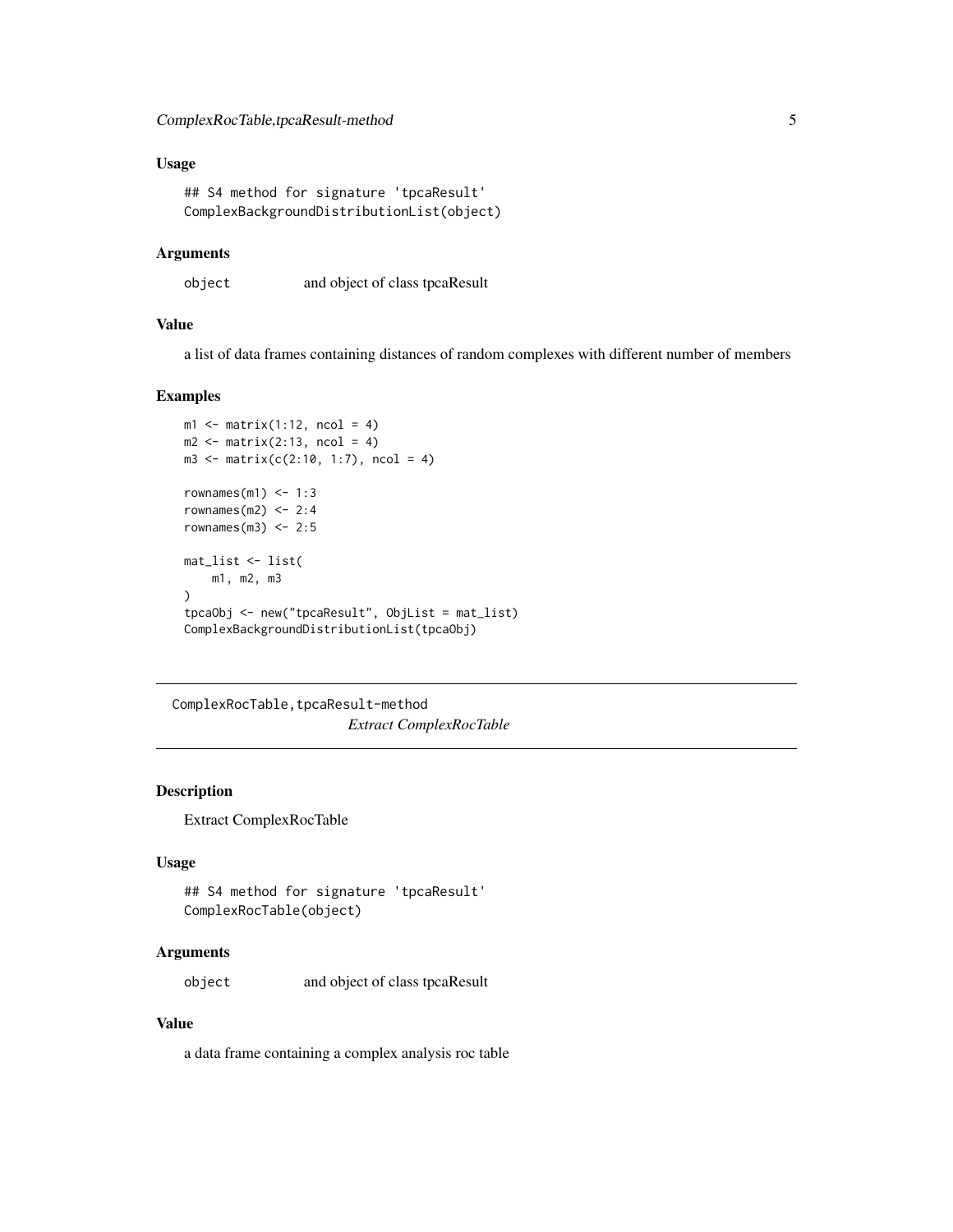# Examples

```
ml \leq matrix(1:12, ncol = 4)m2 \leq -\text{matrix}(2:13, \text{ ncol} = 4)m3 \le - matrix(c(2:10, 1:7), ncol = 4)
rownames(m1) <-1:3rownames(m2) <-2:4rownames(m3) <-2:5mat_list <- list(
    m1, m2, m3
\lambdatpcaObj <- new("tpcaResult", ObjList = mat_list)
ComplexRocTable(tpcaObj)
```
ContrastCondName, tpcaResult-method *Extract ContrastCondName*

# Description

Extract ContrastCondName

# Usage

## S4 method for signature 'tpcaResult' ContrastCondName(object)

# Arguments

object and object of class tpcaResult

# Value

a character string describing the contrast condition

```
tpcaObj <- new("tpcaResult")
ContrastCondName(tpcaObj)
```
<span id="page-5-0"></span>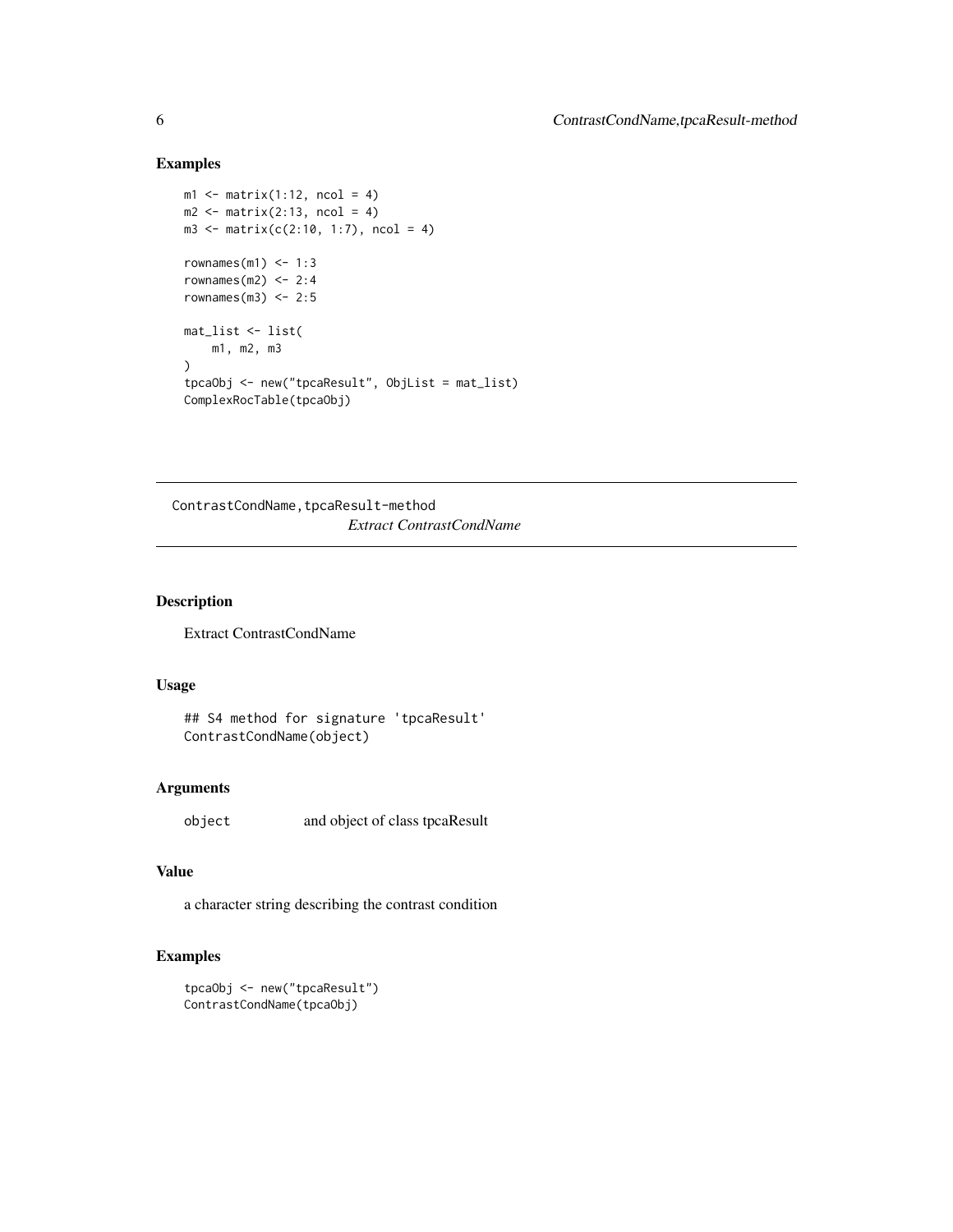<span id="page-6-0"></span>ContrastDistMat, tpcaResult-method *Extract ContrastDistMat*

# Description

Extract ContrastDistMat

### Usage

```
## S4 method for signature 'tpcaResult'
ContrastDistMat(object)
```
# Arguments

object an object of class tpcaResult

# Value

a matrix containing the constrast distance matrix of all pariwise protein-protein melting curve distances computed from a TPP experiment

### Examples

```
ml \leftarrow matrix(1:12, ncol = 4)m2 \leq -\text{matrix}(2:13, \text{ ncol} = 4)m3 \le - matrix(c(2:10, 1:7), ncol = 4)
rownames(m1) <-1:3rownames(m2) <-2:4rownames(m3) <-2:5mat_list <- list(
    m1, m2, m3
)
tpcaObj <- new("tpcaResult", ObjList = mat_list)
ContrastDistMat(tpcaObj)
```
ContrastList, tpcaResult-method *Extract ContrastList*

### Description

Extract ContrastList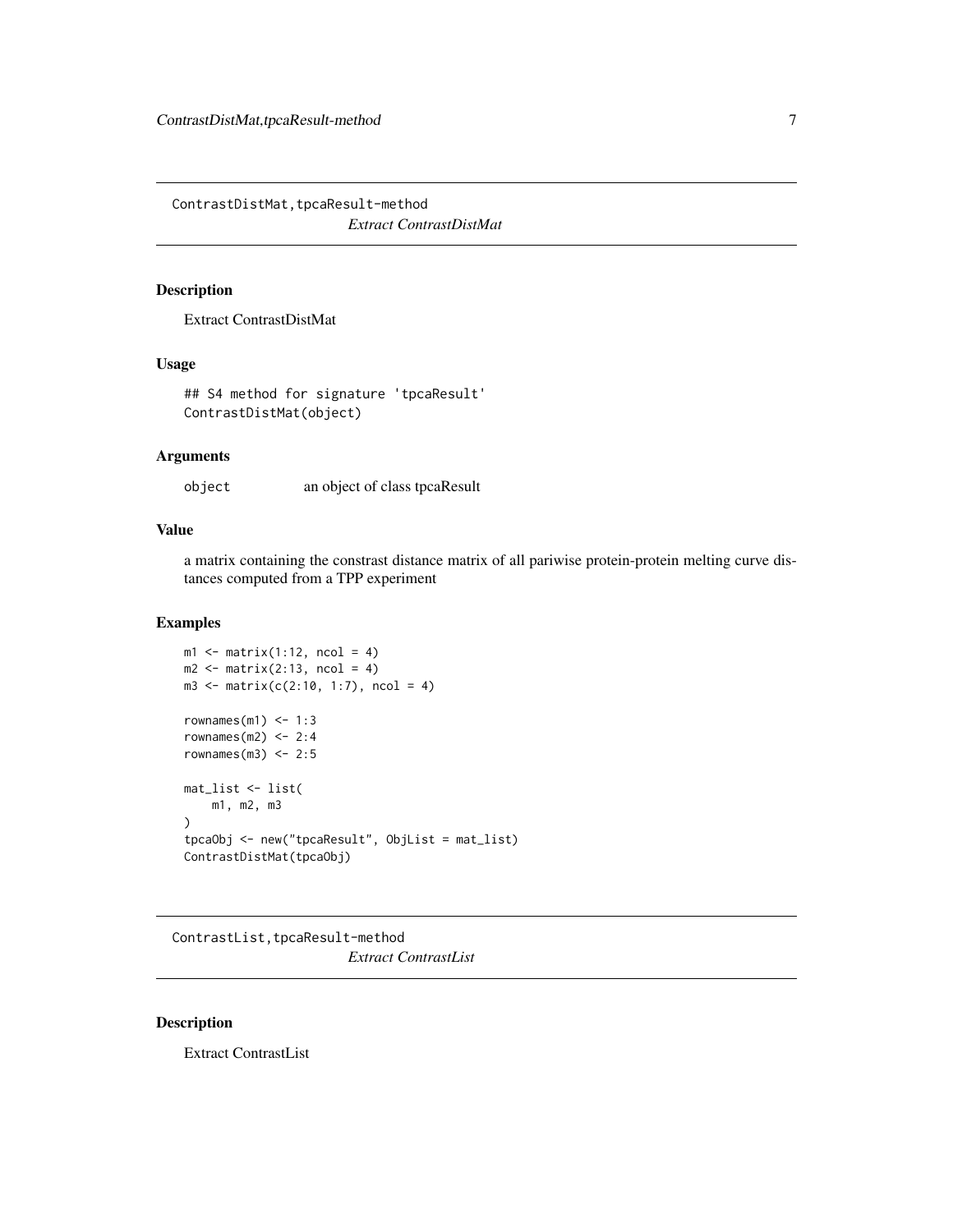### <span id="page-7-0"></span>Usage

```
## S4 method for signature 'tpcaResult'
ContrastList(object)
```
# Arguments

object an object of class tpcaResult

# Value

an object list containing TPP data

#### Examples

```
ml \leftarrow matrix(1:12, ncol = 4)m2 \le matrix(2:13, ncol = 4)
m3 \le - matrix(c(2:10, 1:7), ncol = 4)
rownames(m1) <-1:3rownames(m2) <-2:4rownames(m3) <-2:5mat_list <- list(
    m1, m2, m3
)
tpcaObj <- new("tpcaResult", ObjList = mat_list)
ContrastList(tpcaObj)
```
createDistMat *Create distance matrix of all vs all protein melting profiles*

# Description

Create distance matrix of all vs all protein melting profiles

### Usage

```
createDistMat(
 objList,
  rownameCol = NULL,
  summaryMethodStr = "median",
  distMethodStr = "euclidean"
)
```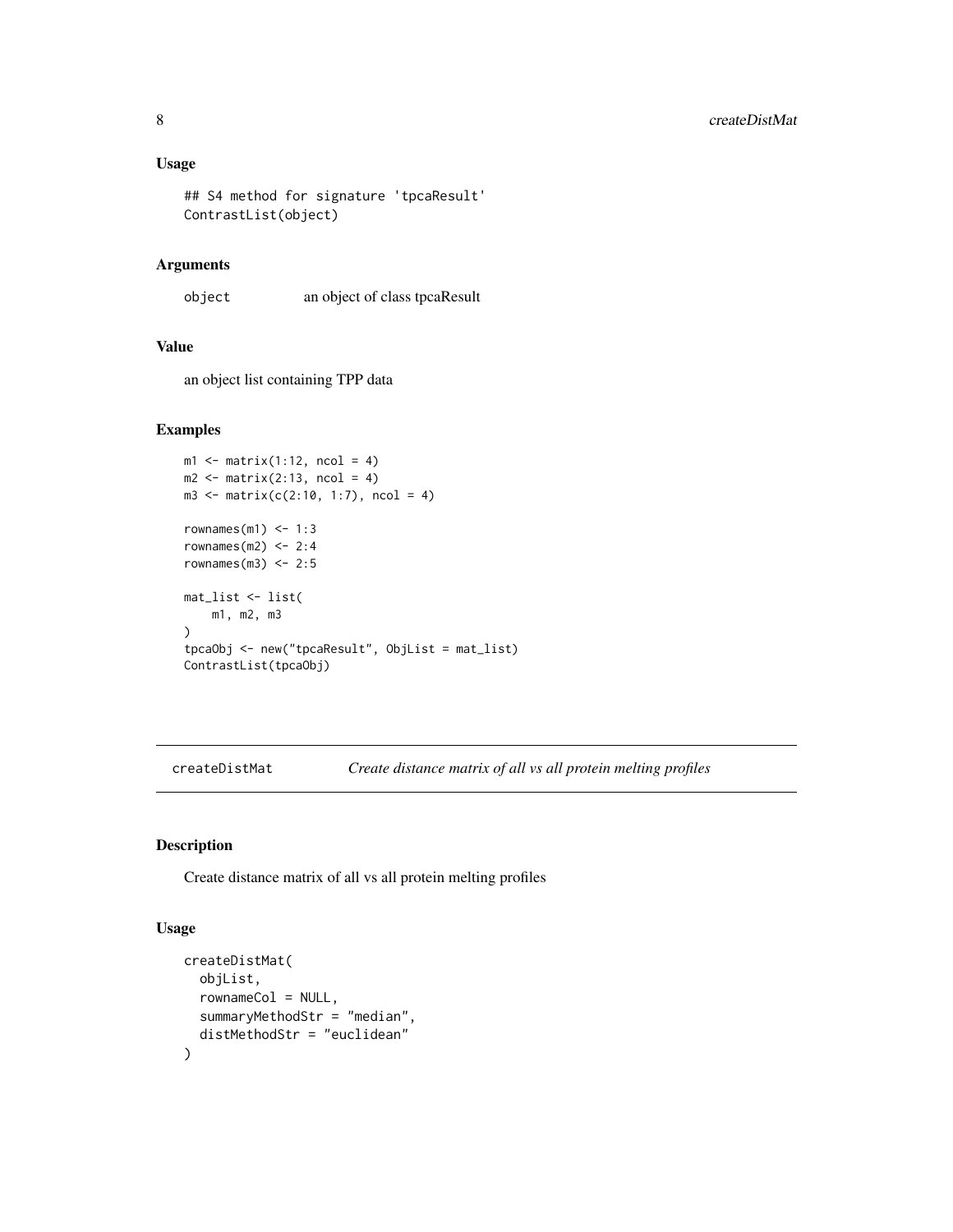# createDistMat 9

### Arguments

| objList          | list of objects suitable for the analysis, currently allowed classes of objects are:<br>matrices, data.frames, tibbles and ExpressionSets             |
|------------------|-------------------------------------------------------------------------------------------------------------------------------------------------------|
| rownameCol       | in case the input objects are tibbles this parameter takes in the name (character)<br>of the column specifying protein names or ids                   |
| summaryMethodStr |                                                                                                                                                       |
|                  | character string indicating a method to use to summarize measurements across<br>replicates, default is "median", other options are c("mean", "rbind") |
| distMethodStr    | method to use within dist function, default is 'euclidean'                                                                                            |

### Value

a distance matrix of all pairwise protein melting profiles

```
library(Biobase)
```

```
ml \leftarrow matrix(1:12, ncol = 4)m2 \leq -\text{matrix}(2:13, \text{ ncol} = 4)m3 \le - matrix(c(2:10, 1:7), ncol = 4)
rownames(m1) <-1:3rownames(m2) <-2:4rownames(m3) <-2:5colnames(m1) <- paste0("X", 1:4)
colnames(m2) <- paste0("X", 1:4)
\text{colnames}(m3) \leq \text{past} \Theta("X", 1:4)mat_list <- list(
    m1, m2, m3
\mathcal{L}createDistMat(mat_list)
expr1 <- ExpressionSet(m1)
expr2 <- ExpressionSet(m2)
expr3 <- ExpressionSet(m3)
exprSet_list <- list(
    expr1, expr2, expr3
\mathcal{L}createDistMat(exprSet_list)
```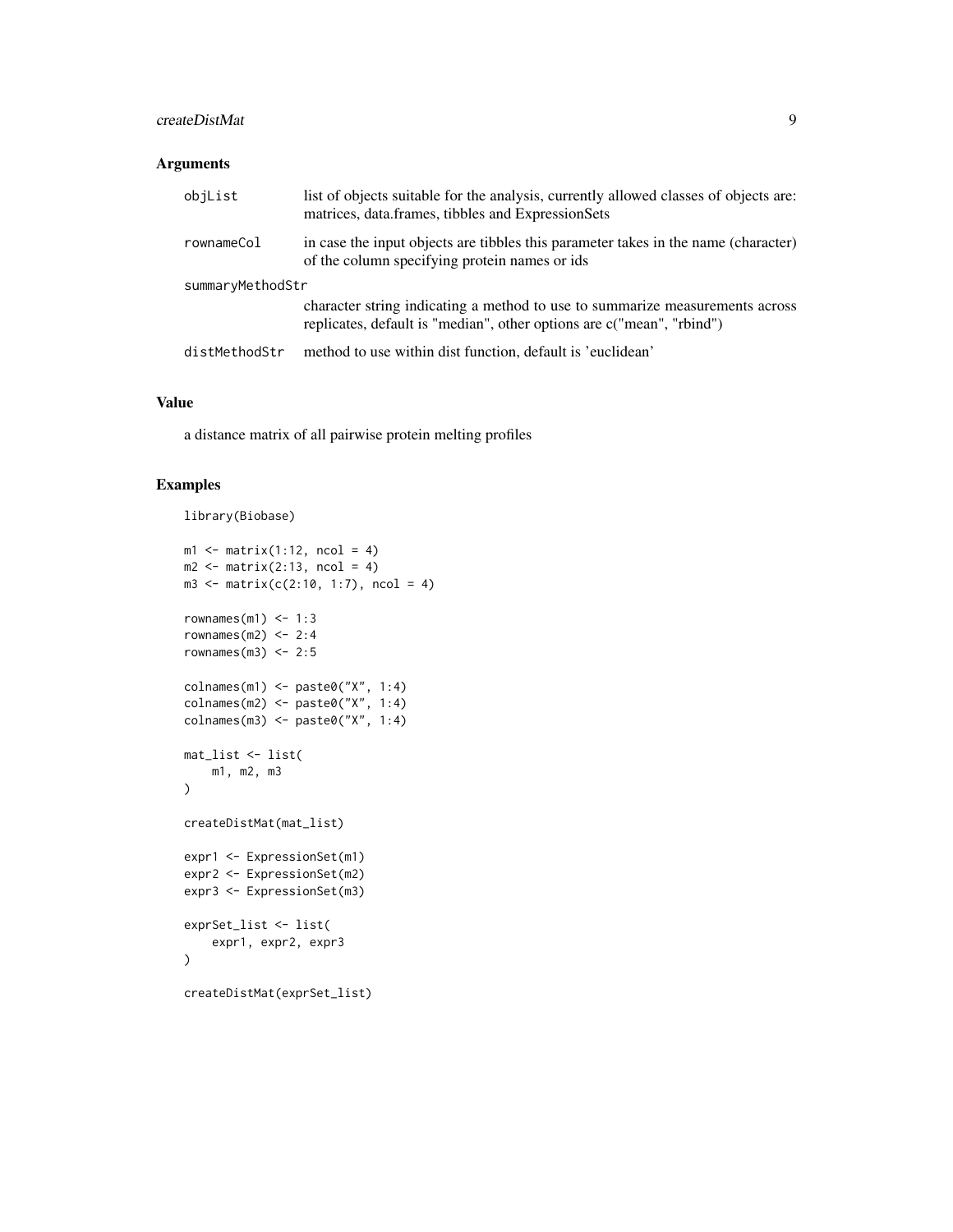<span id="page-9-0"></span>CtrlCondName, tpcaResult-method

*Extract CtrlCondName*

# Description

Extract CtrlCondName

### Usage

## S4 method for signature 'tpcaResult' CtrlCondName(object)

# Arguments

object and object of class tpcaResult

### Value

a character string describing the control condition

### Examples

tpcaObj <- new("tpcaResult") CtrlCondName(tpcaObj)

diffTpcaResultTable, tpcaResult-method *Extract diffTpcaResultTable*

# Description

Extract diffTpcaResultTable

# Usage

```
## S4 method for signature 'tpcaResult'
diffTpcaResultTable(object)
```
# Arguments

object an object of class tpcaResult

### Value

a data frame containing the results from a diffTpca analysis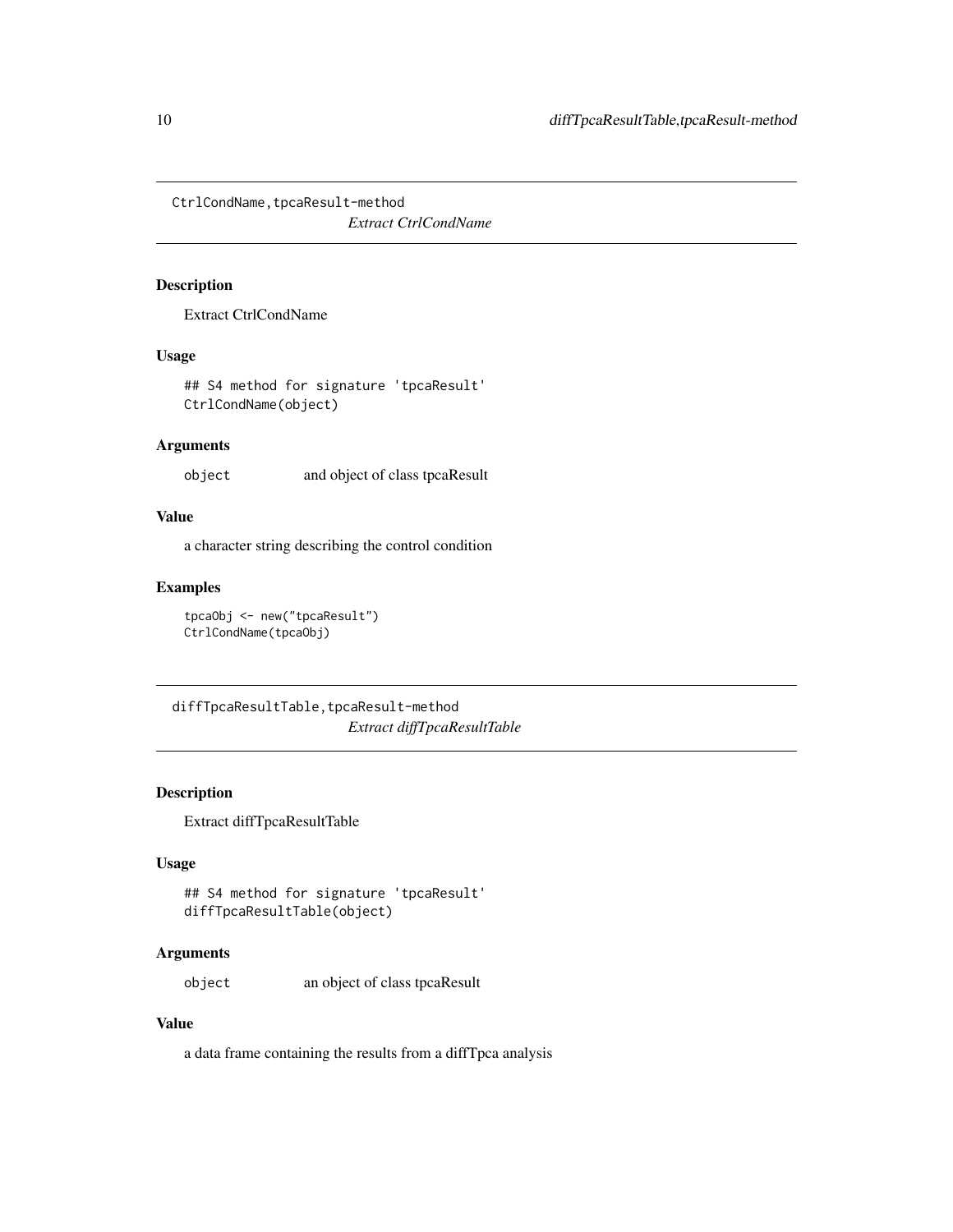### <span id="page-10-0"></span>Examples

```
m1 \leq -\text{matrix}(1:12, \text{ncol} = 4)m2 \leq -\text{matrix}(2:13, \text{ncol} = 4)m3 \le - matrix(c(2:10, 1:7), ncol = 4)
rownames(m1) <-1:3rownames(m2) <-2:4rownames(m3) <-2:5mat_list <- list(
    m1, m2, m3
)
tpcaObj <- new("tpcaResult", ObjList = mat_list)
diffTpcaResultTable(tpcaObj)
```
DistMat, tpcaResult-method *Extract DistMat*

### Description

Extract DistMat

# Usage

## S4 method for signature 'tpcaResult' DistMat(object)

### Arguments

object an object of class tpcaResult

### Value

a matrix containing the distance matrix of all pariwise protein-protein melting curve distances computed from a TPP experiment

```
ml \leftarrow matrix(1:12, ncol = 4)m2 \leq -\text{matrix}(2:13, \text{ ncol} = 4)m3 \le - matrix(c(2:10, 1:7), ncol = 4)
rownames(m1) <-1:3rownames(m2) <-2:4rownames(m3) <-2:5mat_list <- list(
    m1, m2, m3
```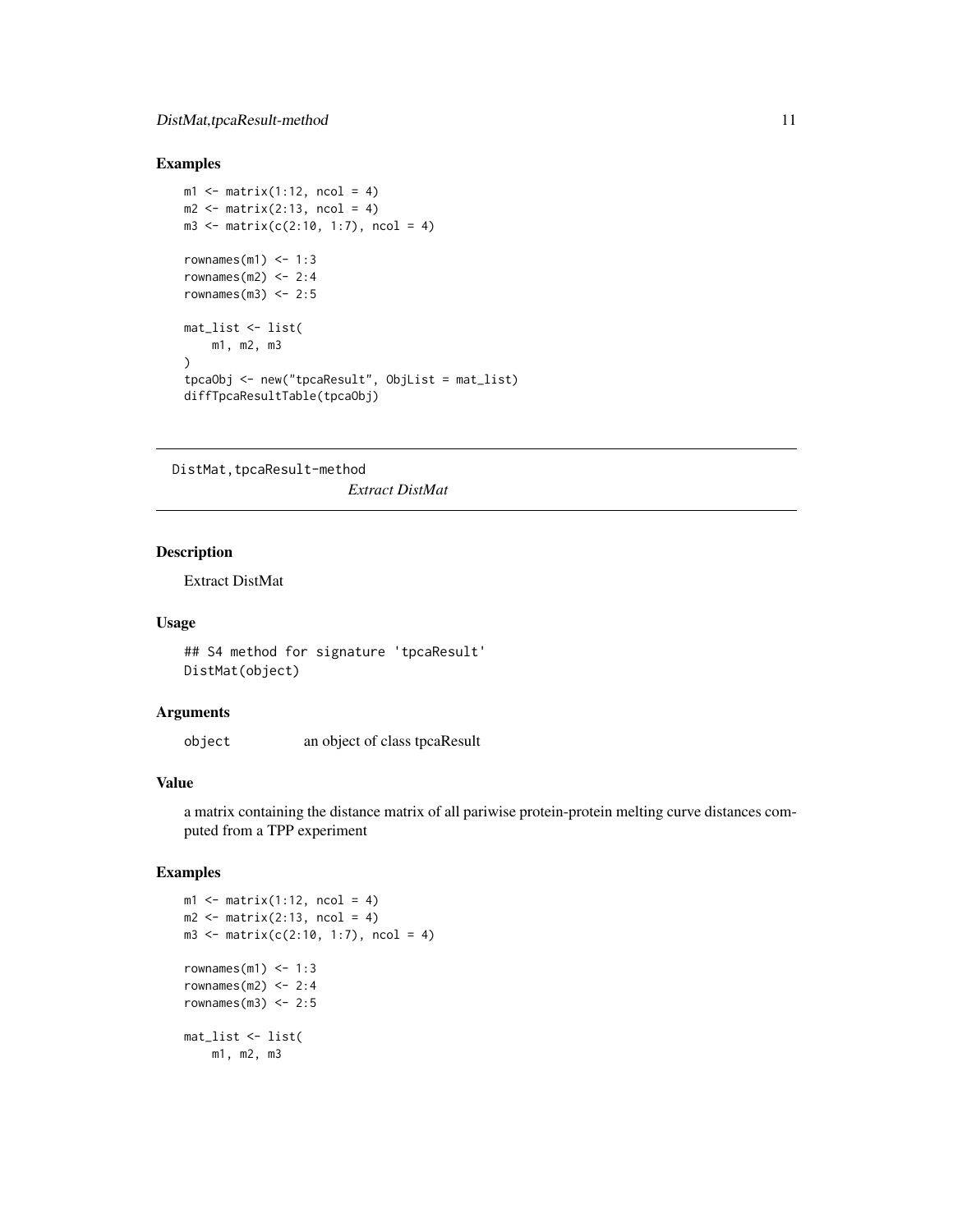```
\mathcal{L}tpcaObj <- new("tpcaResult", ObjList = mat_list)
DistMat(tpcaObj)
```
DistMethod, tpcaResult-method

*Extract DistMethod*

# Description

Extract DistMethod

# Usage

## S4 method for signature 'tpcaResult' DistMethod(object)

# Arguments

object and object of class tpcaResult

# Value

a character string of the dist method

# Examples

tpcaObj <- new("tpcaResult") DistMethod(tpcaObj)

ObjList,tpcaResult-method *Extract ObjList*

# Description

Extract ObjList

# Usage

```
## S4 method for signature 'tpcaResult'
ObjList(object)
```
# Arguments

object an object of class tpcaResult

<span id="page-11-0"></span>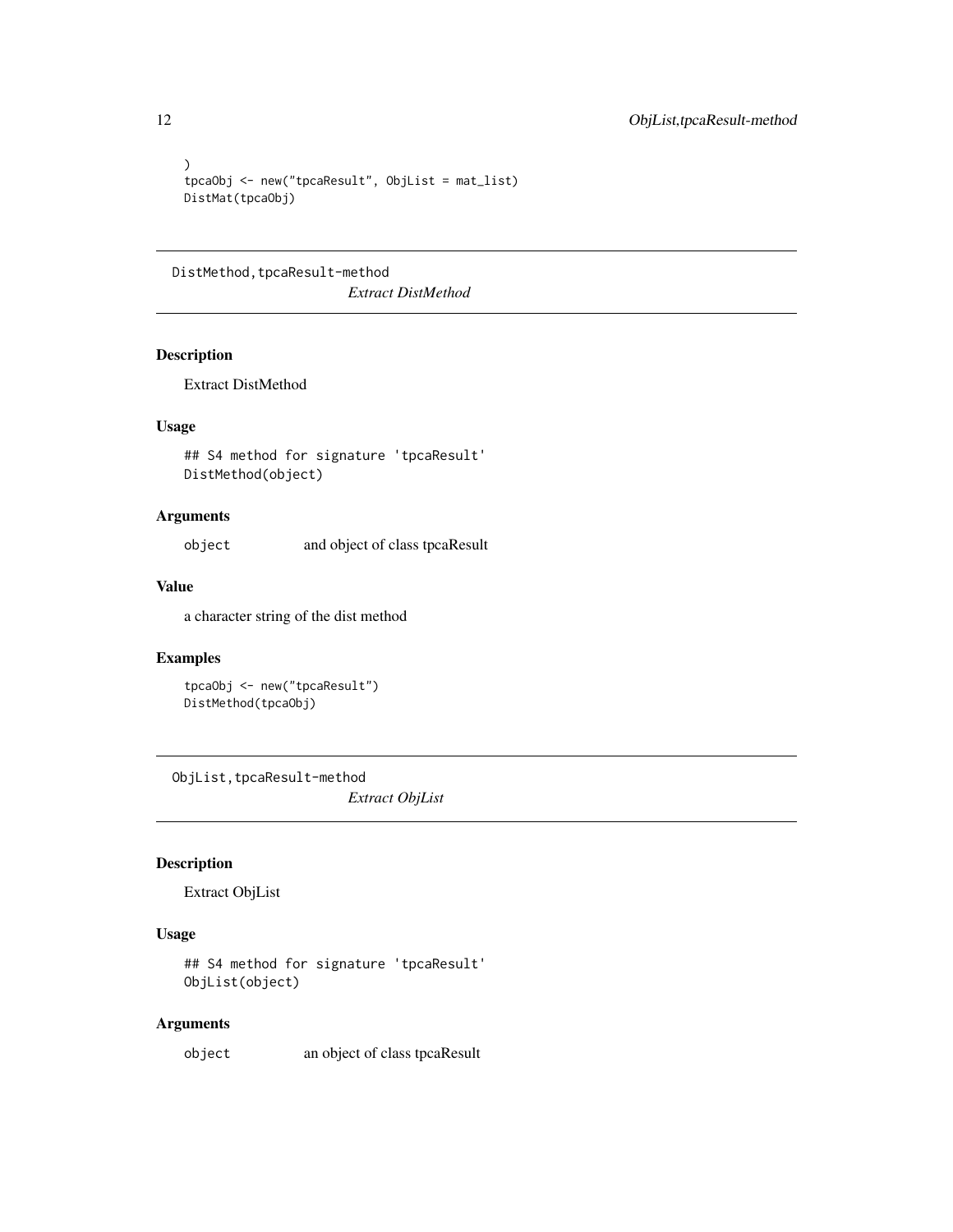# <span id="page-12-0"></span>Value

an object list containing TPP data

### Examples

```
ml \leftarrow matrix(1:12, ncol = 4)m2 \le matrix(2:13, ncol = 4)
m3 \le - matrix(c(2:10, 1:7), ncol = 4)
rownames(m1) <-1:3rownames(m2) <-2:4rownames(m3) <-2:5mat_list <- list(
   m1, m2, m3
)
tpcaObj <- new("tpcaResult", ObjList = mat_list)
ObjList(tpcaObj)
```
ori\_et\_al\_complexes\_df

*Data frame of annotated protein complexes by Ori et al.*

# Description

data frame assigning proteins to annotated protein complexes

# Usage

```
data("ori_et_al_complexes_df")
```
### Format

data frame with columns ensembl\_id, protein and id (complex identifier)

#### References

Ori et al. (2016), Genome Biology, 17, 47

# Examples

data("ori\_et\_al\_complexes\_df")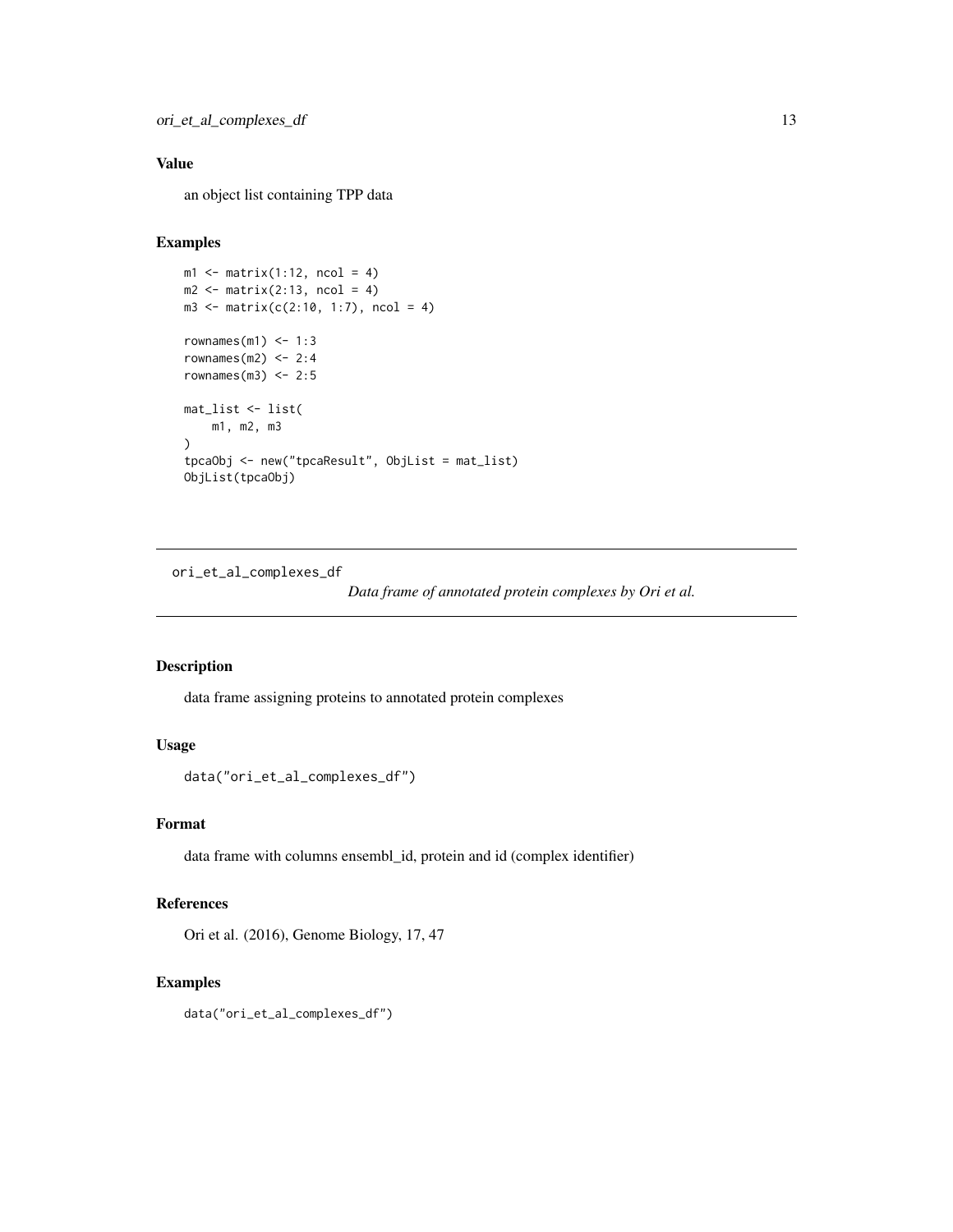```
ori_et_al_complex_ppis
```
*Data frame of eukaryotic protein-protein interactions inferred from annotated protein complexes by Ori et al. and StringDB interations with a combined score of at least 900*

#### Description

data frame assigning proteins to (in)directly interacting proteins within protein complexes

#### Usage

```
data("ori_et_al_complex_ppis")
```
#### Format

data frame with columns complex\_name, x, y, pair (unique pair id)

#### References

Ori et al. (2016), Genome Biology, 17, 47; Jensen et al. (2009), Nucleic Acids Research, 37, D412–D416

#### Examples

data("ori\_et\_al\_complex\_ppis")

plotComplexRoc *Plot Complex ROC curve*

#### Description

Plots a ROC curve representing how well a given TPP dataset recovers annotated proteins complexes. The ROC curve is generated based on the supplied protein complex annotation specificity is assessed by comparing the given complex annotation to random permutations of that table, i.e. proteins randomly grouped together.

### Usage

```
plotComplexRoc(tpcaObj, computeAUC = FALSE)
```
#### Arguments

| tpcaObj    | tpcaResult object                                                          |
|------------|----------------------------------------------------------------------------|
| computeAUC | logical parameter indicating whether area under the ROC should be computed |
|            | and indicated in the lower right corner of the plot                        |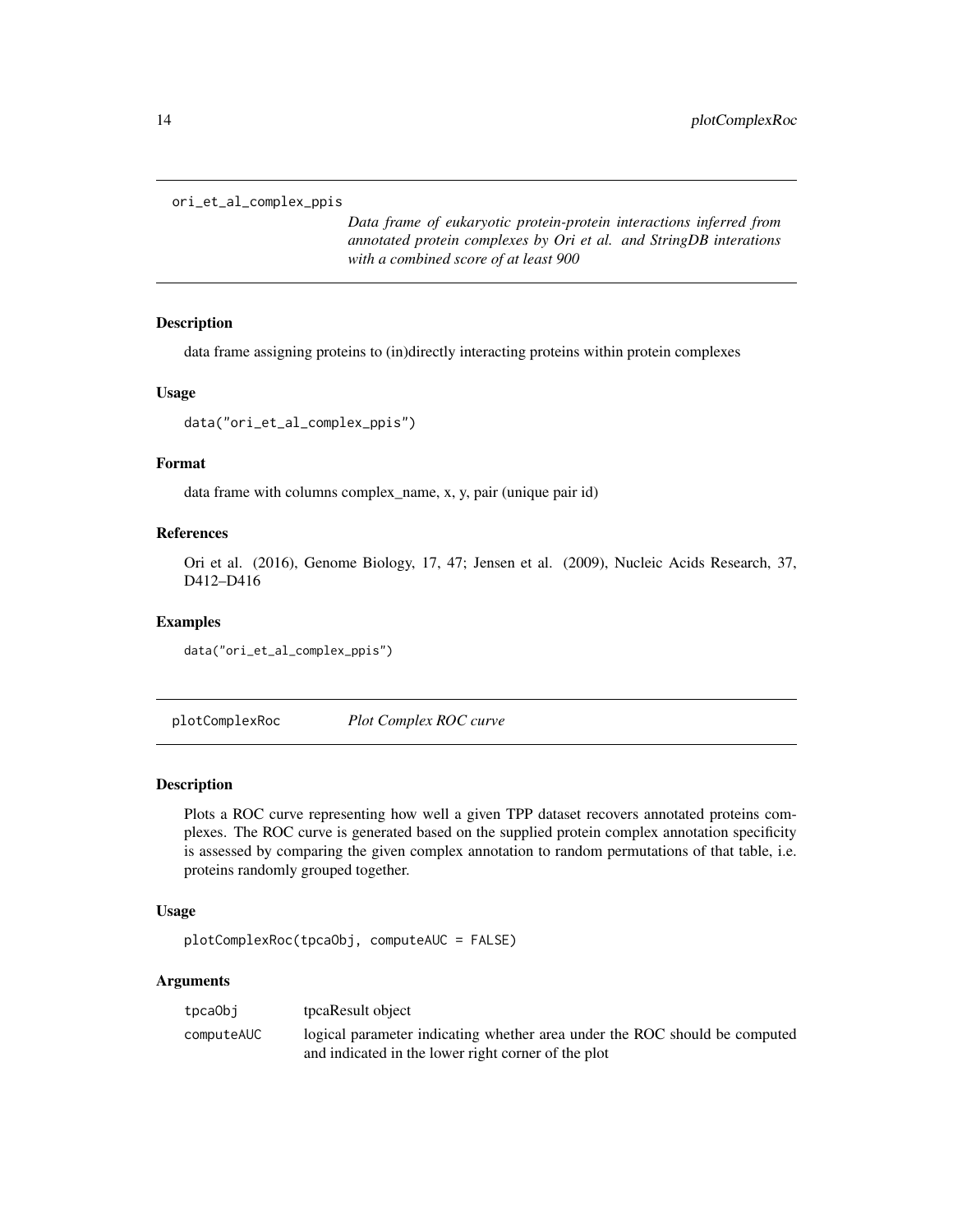# <span id="page-14-0"></span>plotDiffTpcaVolcano 15

# Value

ggplot object of a receiver operating curve (ROC)

# Examples

```
rocTab = data.frame(
    TPR = c(0, 0.1, 0.2, 0.4, 0.5, 0.7, 0.9, 1),
    FPR = c(0, 0.05, 0.1, 0.2, 0.5, 0.7, 0.9, 1)
\mathcal{L}tpcaTest <- new(
    "tpcaResult",
    ComplexRocTable = rocTab)
plotComplexRoc(tpcaTest)
```
plotDiffTpcaVolcano *Plot differential TPCA analysis results*

# Description

Plot differential TPCA analysis results

### Usage

```
plotDiffTpcaVolcano(
  tpcaObj,
 alpha = 0.1,
  setXLim = FALSE,
 xlimit = c(-0.75, 0.75))
```
# Arguments

| tpca0bj | a tpcaObj after having performed a differential analysis, see runDiffTPCA                                        |
|---------|------------------------------------------------------------------------------------------------------------------|
| alpha   | significance level / FDR at which null hypothesis should be rejected                                             |
| setXLim | logical determining whether x-axis limits should be set according to x limit                                     |
| xlimit  | numeric vector with two elements determing the x-axis limits, only is imple-<br>mented if setXLim is set to TRUE |

### Value

ggplot displaying a volcano plot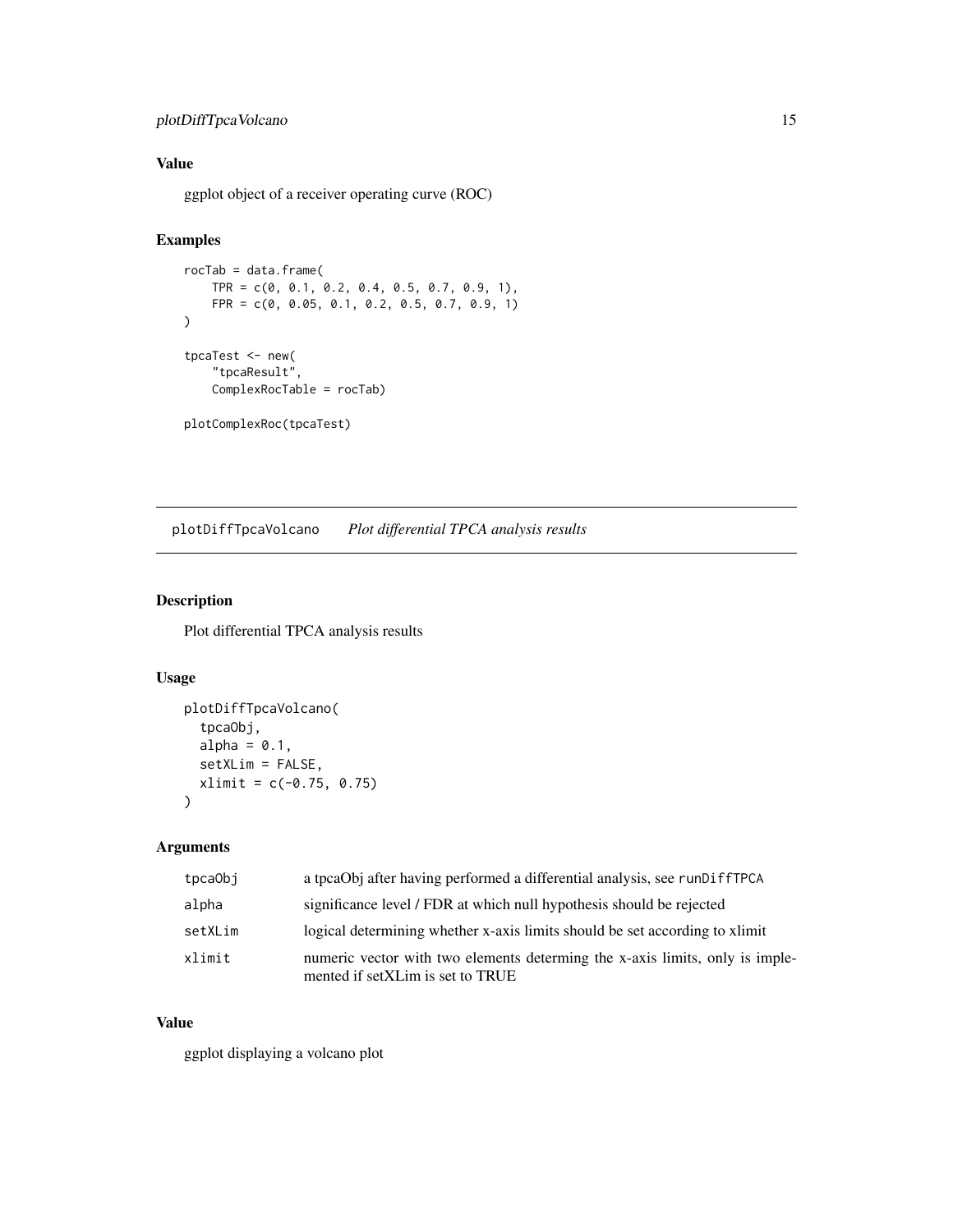### Examples

```
library(dplyr)
library(Biobase)
ml \leftarrow matrix(1:28, ncol = 4)m2 \leq -\text{matrix}(2:25, \text{ ncol} = 4)m3 \le matrix(c(2:10, 1:19), ncol = 4)
rownames(m1) <-1:7rownames(m2) <-3:8rownames(m3) <-2:8mat_list <- list(
    m1, m2, m3
\lambdac1 \leq - matrix(29:2, ncol = 4)
c2 \leq - matrix(26:3, ncol = 4)
c3 <- matrix(c(11:3, 20:2), ncol = 4)
rownames(c1) <-1:7rownames(c2) <-3:8rownames(c3) <-2:8contrast_list <- list(
    c1, c2, c3
\lambdappi_anno <- tibble(
   x = c("3", "3"),y = c("5", "7"),
    pair = c("3:5", "3:7"))
ref_df <- tibble(
    pair = c("3:5", "3:7"),
    valueC2 = c(4, 8))
diff_tpca <- runDiffTPCA(
  mat_list, contrast_list, ppiAnno = ppi_anno)
plotDiffTpcaVolcano(diff_tpca)
```
plotPPiProfiles *Plot thermal profile of protein pairs*

### Description

Plot thermal profile of protein pairs

<span id="page-15-0"></span>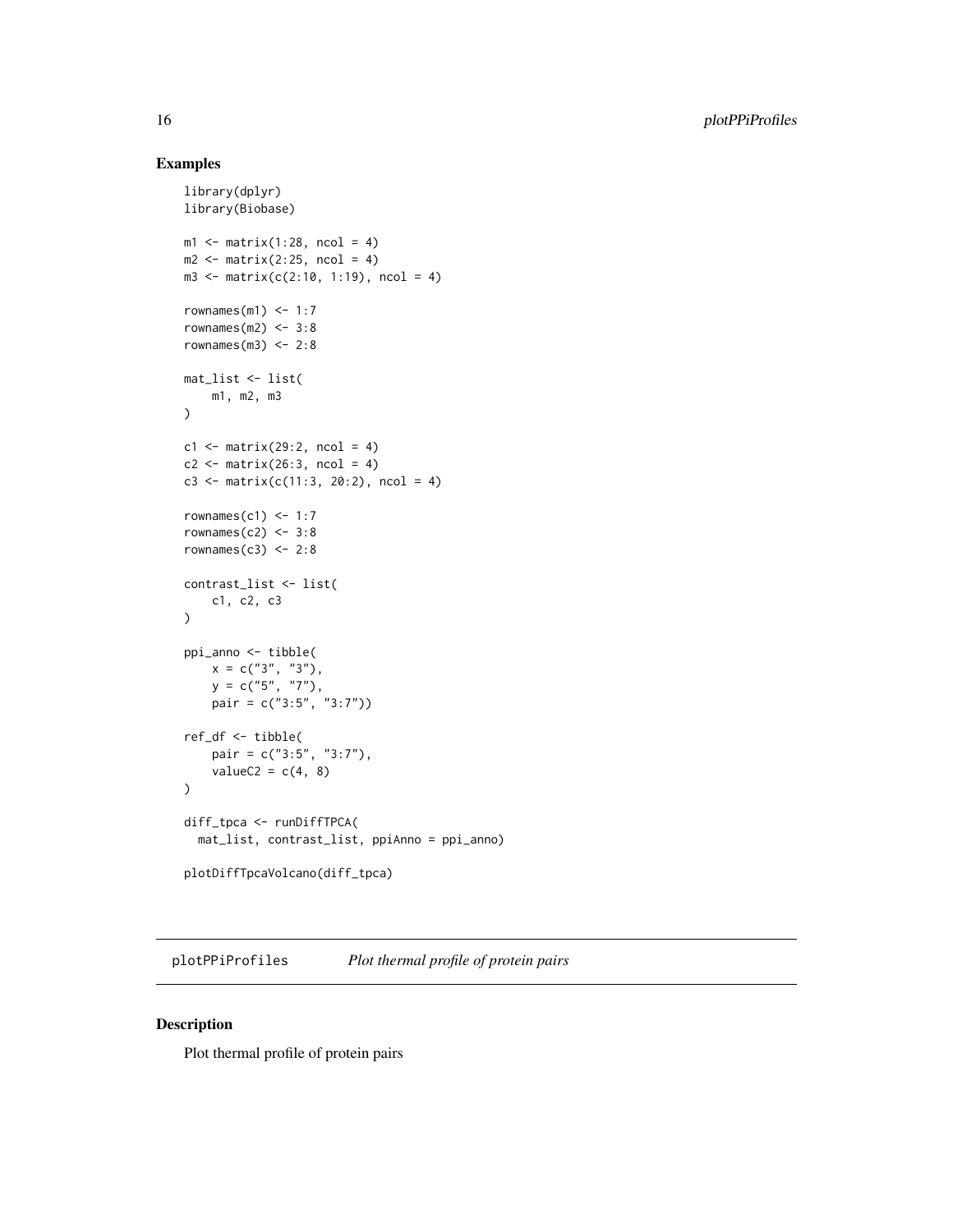# plotPPiProfiles 17

# Usage

```
plotPPiProfiles(tpcaObj, pair, splinesDf = 4)
```
### Arguments

| tpcaObj   | a tpcaObj after having performed a differential analysis, see runDiffTPCA |
|-----------|---------------------------------------------------------------------------|
| pair      | character vector of one or more protein names                             |
| splinesDf | numeric, degree of freedom of the spline fit to the melting curves        |

### Value

ggplot displaying the thermal profile of a protein pair across conditions

```
library(Biobase)
set.seed(12)
ml \leftarrow matrix(rnorm(50), ncol = 10)m2 \le matrix(rnorm(50), ncol = 10)
rownames(m1) <- letters[1:5]
rownames(m2) <- letters[1:5]
colnames(m1) <- paste("fc", 1:10, sep = "_")
colnames(m2) <- paste("fc", 1:10, sep = "_")
pheno <- data.frame(
    temperature = seq(37, 67, length.out = 10)rownames(pheno) <- paste("fc", 1:10, sep = "_")
eset1 <- ExpressionSet(
   assayData = m1,
    phenoData = AnnotatedDataFrame(pheno)
)
eset2 <- ExpressionSet(
   assayData = m2,
   phenoData = AnnotatedDataFrame(pheno)
)
tpcaObj <- new("tpcaResult",
               ObjList = list(eset1),
ContrastList = list(eset2),
                CtrlCondName = "control",
                ContrastCondName = "treatment")
plotPPiProfiles(tpcaObj, pair = c("b", "d"))
```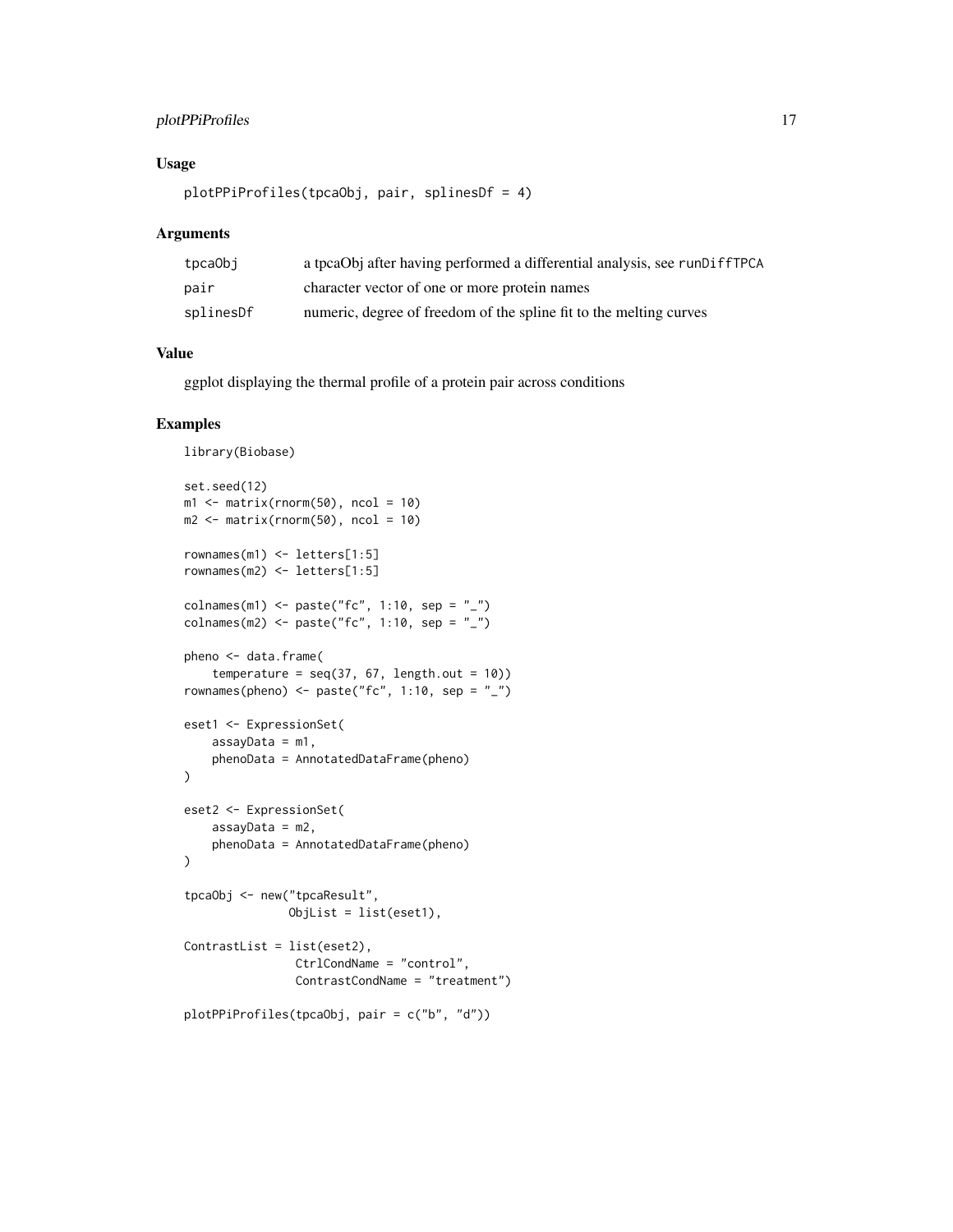<span id="page-17-0"></span>

# Description

Plot PPI ROC curve

# Usage

plotPPiRoc(tpcaObj, computeAUC = FALSE)

# Arguments

| tpcaObi    | tpcaResult object                                                                                                                 |
|------------|-----------------------------------------------------------------------------------------------------------------------------------|
| computeAUC | logical parameter indicating whether area under the ROC should be computed<br>and indicated in the lower right corner of the plot |
|            |                                                                                                                                   |

# Value

ggplot object of a receiver operating curve (ROC)

### Examples

```
rocTab = data.frame(
    TPR = c(0, 0.1, 0.2, 0.4, 0.5, 0.7, 0.9, 1),FPR = c(0, 0.05, 0.1, 0.2, 0.5, 0.7, 0.9, 1)
\mathcal{L}tpcaTest <- new(
    "tpcaResult",
    PPiRocTable = rocTab)
plotPPiRoc(tpcaTest)
```
plotTpcaVolcano *Plot TPCA analysis results*

# Description

Plot TPCA analysis results

# Usage

plotTpcaVolcano(tpcaObj, alpha = 0.1)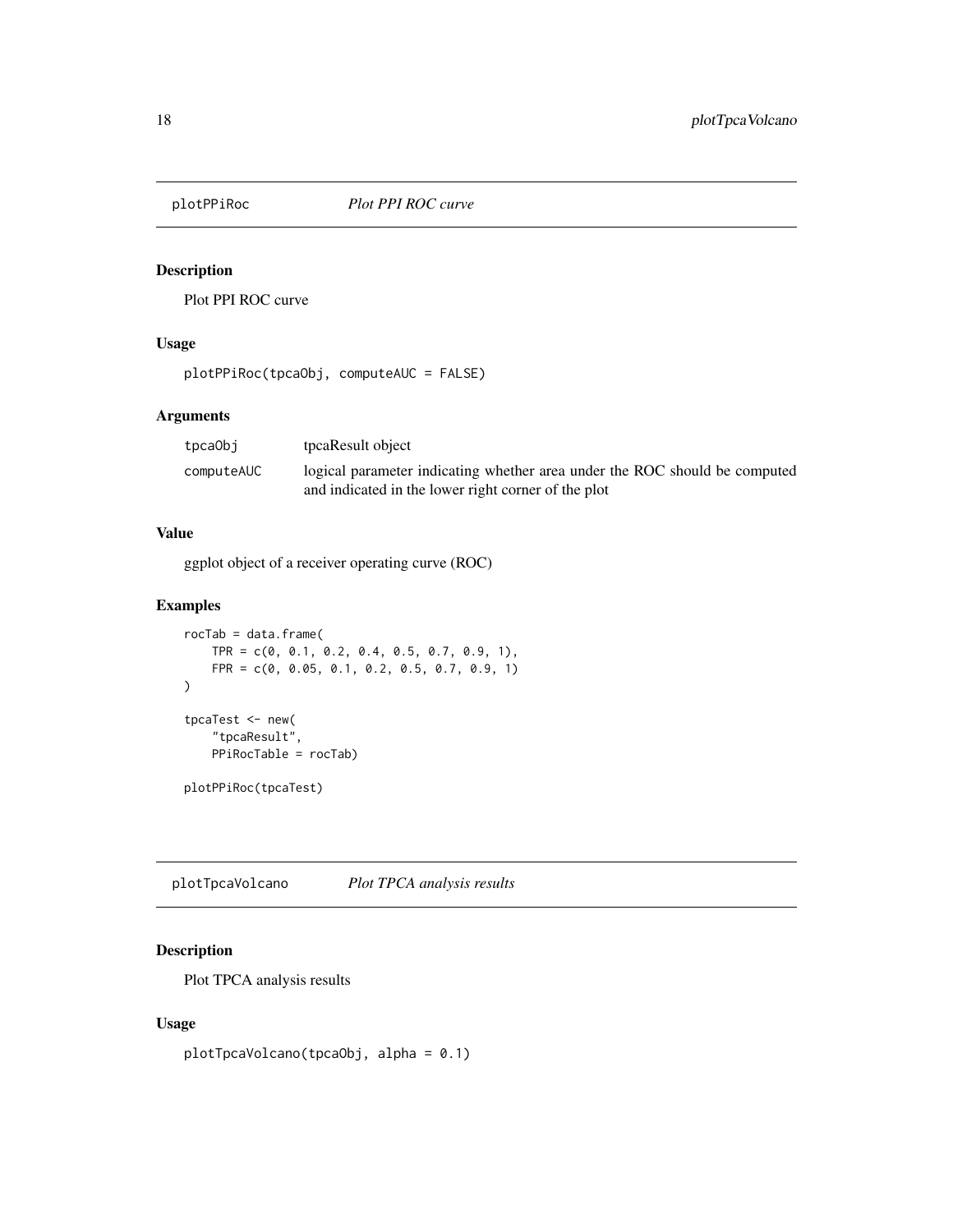# <span id="page-18-0"></span>Arguments

| tpcaObj | a tpcaObj after having performed a differential analysis, see runDiffTPCA |
|---------|---------------------------------------------------------------------------|
| alpha   | significance level / FDR at which null hypothesis should be rejected      |

## Value

ggplot displaying a volcano plot

# Examples

```
library(dplyr)
library(Biobase)
ml \leftarrow matrix(1:28, ncol = 4)m2 \leq -\text{matrix}(2:25, \text{ ncol} = 4)m3 \le - matrix(c(2:10, 1:19), ncol = 4)
rownames(m1) <-1:7rownames(m2) <-3:8rownames(m3) <-2:8mat_list <- list(
    m1, m2, m3
\lambdacomplex_anno <- tibble(
    protein = c("3", "4", "5","4", "5", "6", "7"),
    id = c(rep("1", 3), rep("2", 4)),count = c(rep(3, 3), rep(4, 4)))tpca_result <- runTPCA(
  mat_list, complexAnno = complex_anno)
plotTpcaVolcano(tpca_result)
```
PPiAnnotation, tpcaResult-method *Extract PPiAnnotation*

# Description

Extract PPiAnnotation

### Usage

```
## S4 method for signature 'tpcaResult'
PPiAnnotation(object)
```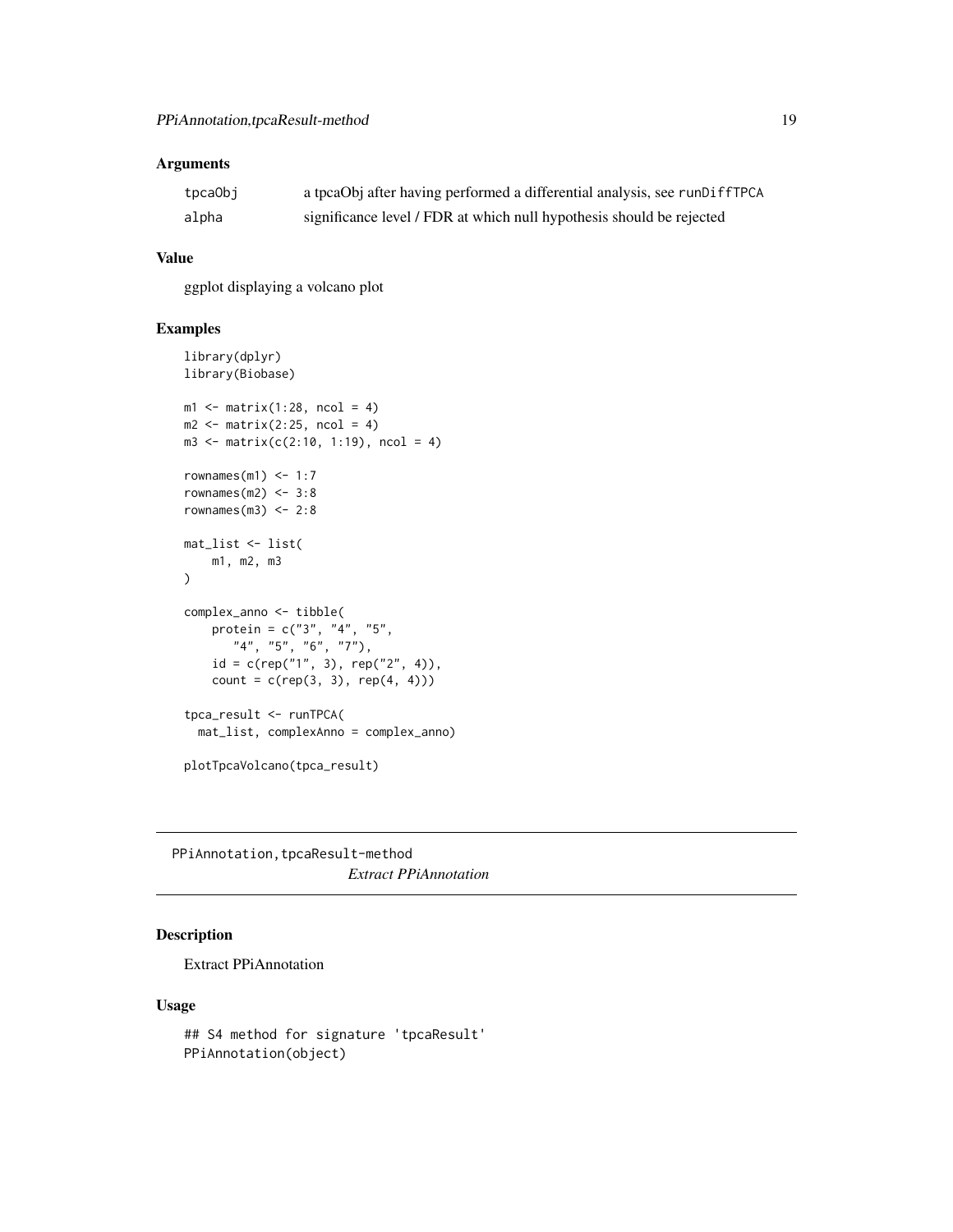# <span id="page-19-0"></span>Arguments

object and object of class tpcaResult

### Value

a data frame containing the results from a tpca analysis

### Examples

```
ml \leftarrow matrix(1:12, ncol = 4)m2 \le matrix(2:13, ncol = 4)
m3 \le - matrix(c(2:10, 1:7), ncol = 4)
rownames(m1) <-1:3rownames(m2) <-2:4rownames(m3) <-2:5mat_list <- list(
    m1, m2, m3
\mathcal{L}tpcaObj <- new("tpcaResult", ObjList = mat_list)
PPiAnnotation(tpcaObj)
```
PPiRocTable, tpcaResult-method *Extract PPiRocTable*

# Description

Extract PPiRocTable

### Usage

## S4 method for signature 'tpcaResult' PPiRocTable(object)

#### Arguments

object an object of class tpcaResult

### Value

a data frame containing the results from a tpca analysis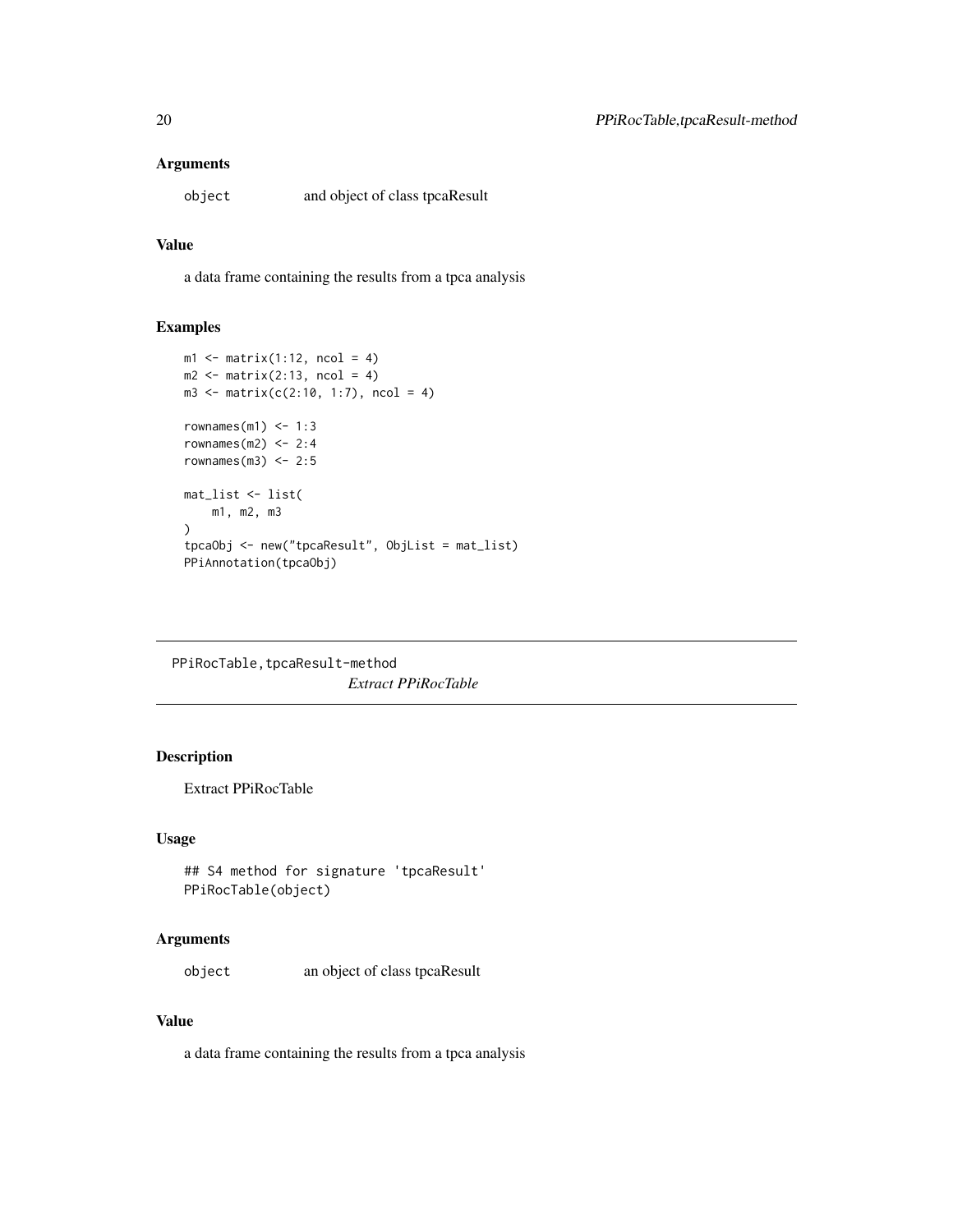# <span id="page-20-0"></span>Examples

```
m1 \leq -\text{matrix}(1:12, \text{ncol} = 4)m2 \leq -\text{matrix}(2:13, \text{ncol} = 4)m3 \le - matrix(c(2:10, 1:7), ncol = 4)
rownames(m1) <-1:3rownames(m2) <-2:4rownames(m3) <-2:5mat_list <- list(
    m1, m2, m3
\lambdatpcaObj <- new("tpcaResult", ObjList = mat_list)
PPiRocTable(tpcaObj)
```
PPiRocTableAnno, tpcaResult-method *Extract PPiRocTableAnno*

# Description

Extract PPiRocTableAnno

# Usage

```
## S4 method for signature 'tpcaResult'
PPiRocTableAnno(object)
```
#### Arguments

object an object of class tpcaResult

#### Value

a data frame containing annotation information for PPiRocTable

```
ml \leftarrow matrix(1:12, ncol = 4)m2 \leq -\text{matrix}(2:13, \text{ ncol} = 4)m3 \le - matrix(c(2:10, 1:7), ncol = 4)
rownames(m1) <-1:3rownames(m2) <-2:4rownames(m3) <-2:5mat_list <- list(
    m1, m2, m3
)
```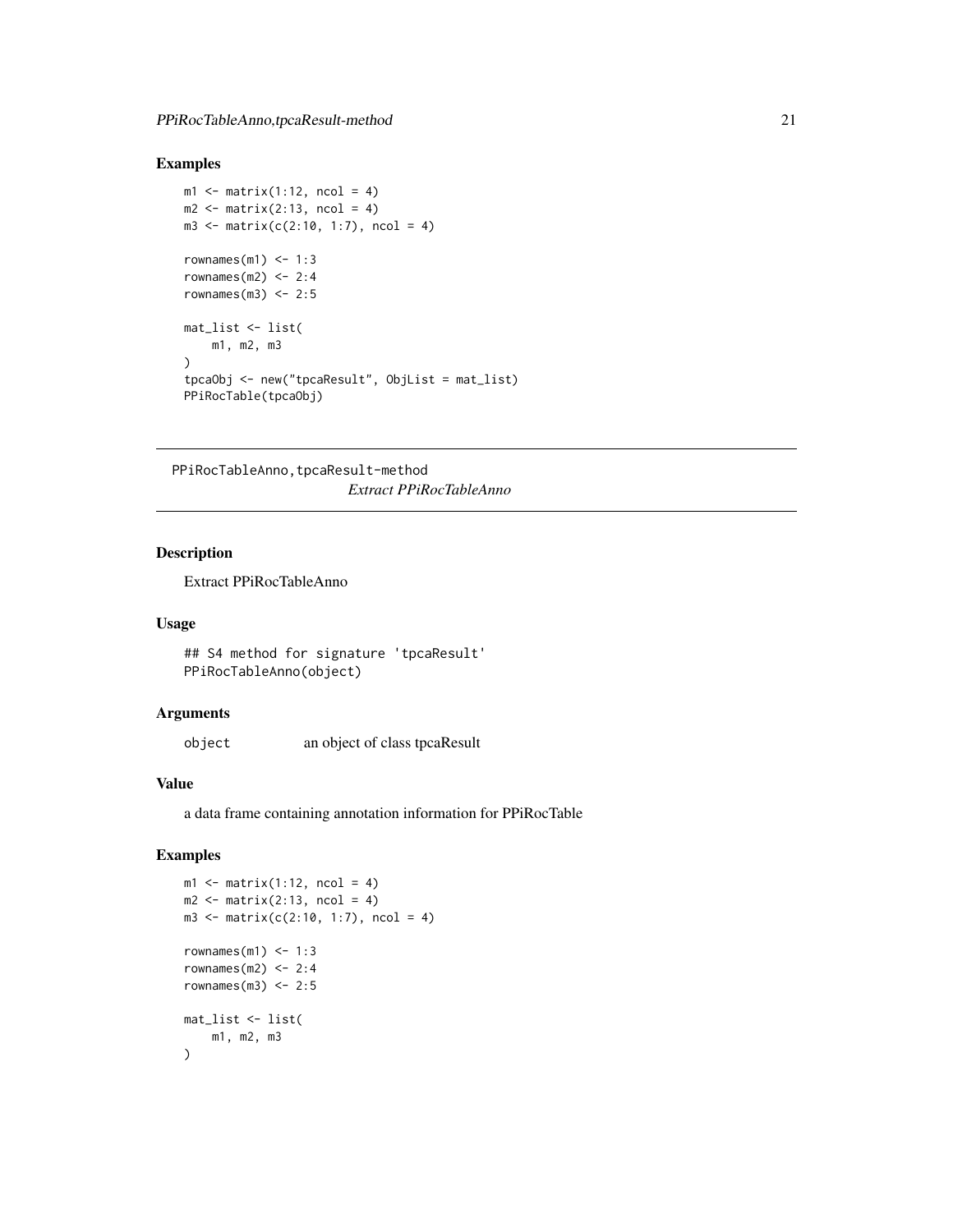```
tpcaObj <- new("tpcaResult", ObjList = mat_list)
PPiRocTableAnno(tpcaObj)
```
# runDiffTPCA *Run differential TPCA analysis*

# Description

Run differential TPCA analysis

# Usage

```
runDiffTPCA(
 objList,
  contrastList,
 ctrlCondName = "control",
  contrastCondName = "treatment",
 ppiAnno = NULL,
  complexAnno = NULL,
  rownameCol = NULL,
  summaryMethodStr = "median",
 distMethodStr = "euclidean",
 n = 10000,p_adj_method = "BH"
\mathcal{L}
```
### Arguments

| input list of objects, e.g. ExpressionSets retrieved after TPP data import or ma-<br>trices or data frames                                            |  |  |
|-------------------------------------------------------------------------------------------------------------------------------------------------------|--|--|
| input list of objects for comparison at e.g. different treatment condtion, same<br>file formats work as for objList                                   |  |  |
| character string indicating the name of the control condition, default is "control"                                                                   |  |  |
| contrastCondName                                                                                                                                      |  |  |
| character string indicating the name of the contrast condition, default is "treat-<br>ment"                                                           |  |  |
| data frame annotation known protein-protein interactions (PPI) to test                                                                                |  |  |
| data frame annotating known protein complexes of interest to test                                                                                     |  |  |
| in case the input objects are tibbles this parameter takes in the name (character)<br>of the column specifying protein names or ids                   |  |  |
| summaryMethodStr                                                                                                                                      |  |  |
| character string indicating a method to use to summarize measurements across<br>replicates, default is "median", other options are c("mean", "rbind") |  |  |
| method to use within dist function, default is 'euclidean'                                                                                            |  |  |
| number of random protein pair draws to obtain empirical p-value, default is<br>10000                                                                  |  |  |
| method to be used for multiple testing adjusment, default is "BH"                                                                                     |  |  |
|                                                                                                                                                       |  |  |

<span id="page-21-0"></span>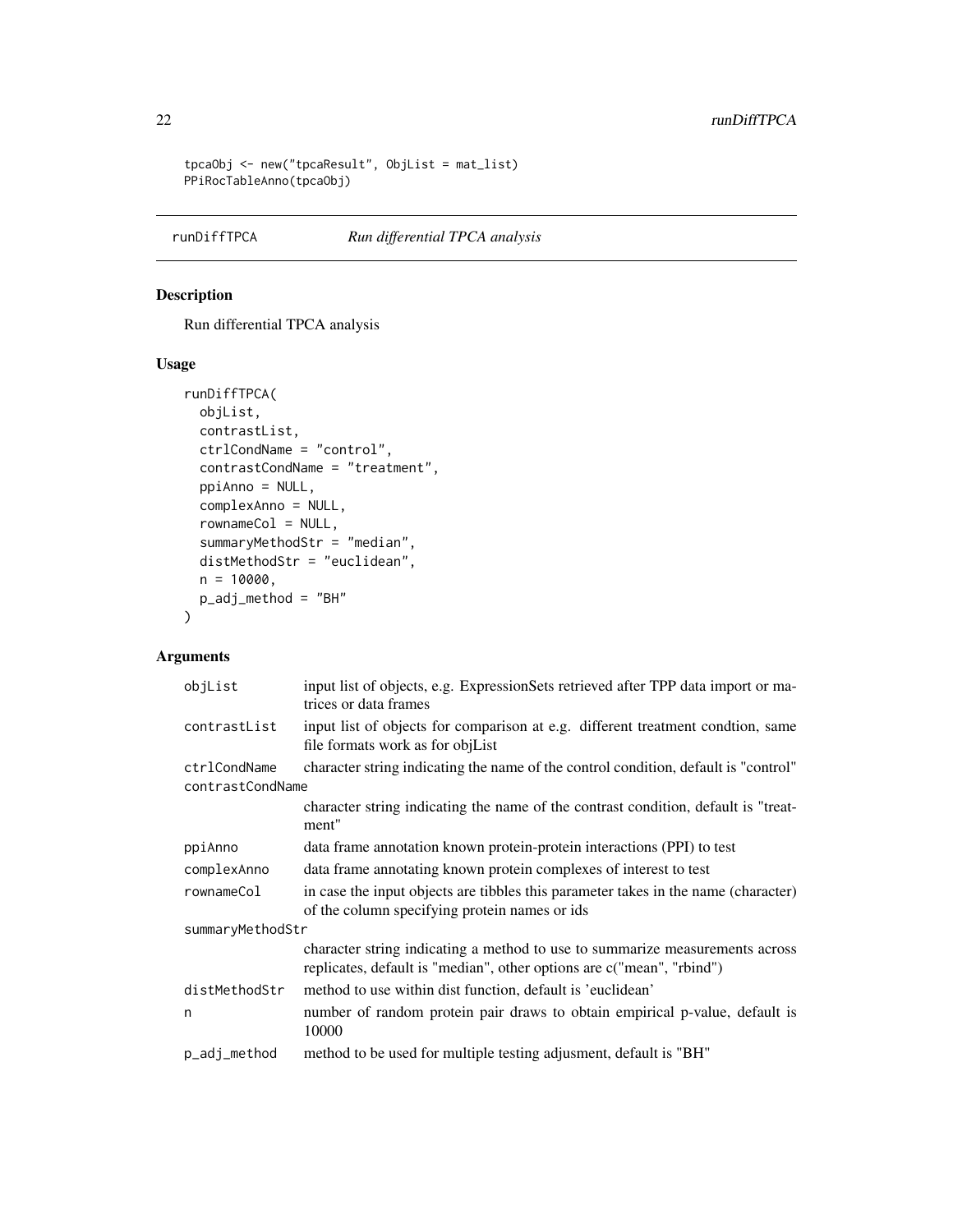#### <span id="page-22-0"></span>runTPCA 23

# Value

an object of class tpcaResult with the following slots: 1) ObjList: containing the supplied list of objects

```
library(dplyr)
library(Biobase)
ml \leftarrow matrix(1:28, ncol = 4)m2 \le matrix(2:25, ncol = 4)
m3 \le matrix(c(2:10, 1:19), ncol = 4)
rownames(m1) <-1:7rownames(m2) <-3:8rownames(m3) <-2:8mat_list <- list(
    m1, m2, m3
\mathcal{L}c1 \leftarrow matrix(29:2, ncol = 4)c2 \leq - matrix(26:3, ncol = 4)
c3 <- matrix(c(11:3, 20:2), ncol = 4)
rownames(c1) <-1:7rownames(c2) <-3:8rownames(c3) <-2:8contrast_list <- list(
    c1, c2, c3
)
ppi_anno <- tibble(
    x = c("3", "3"),
    y = c("5", "7"),
    pair = c("3:5", "3:7"))
ref_df <- tibble(
    pair = c("3:5", "3:7"),
    valueC2 = c(4, 8))
diff_tpca <- Rtpca:::runDiffTPCA(
  mat_list, contrast_list, ppiAnno = ppi_anno)
```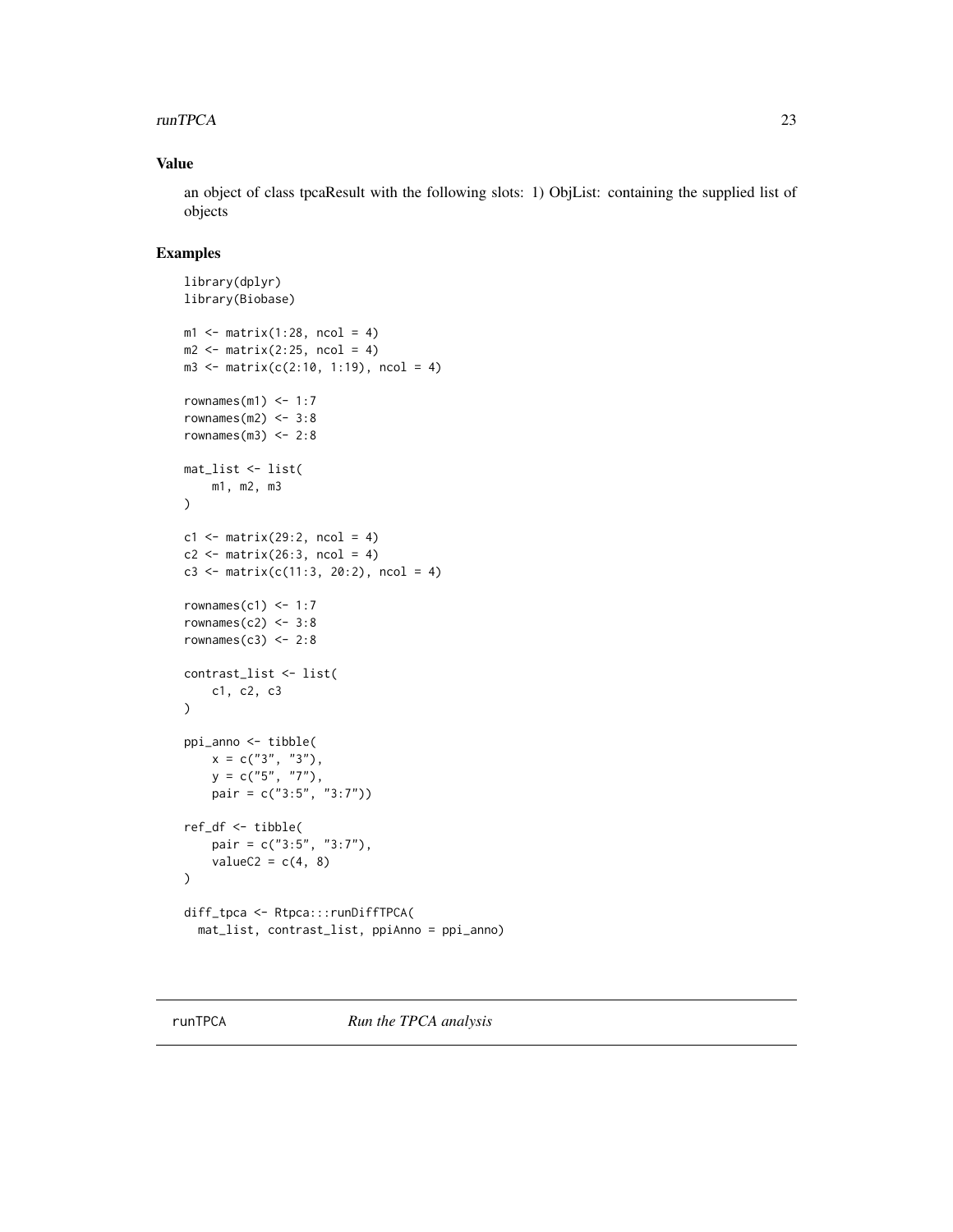# Description

Run the TPCA analysis

# Usage

```
runTPCA(
 objList,
 complexAnno = NULL,
 ppiAnno = NULL,
  rownameCol = NULL,
  summaryMethodStr = "median",
 distMethodStr = "euclidean",
  doRocAnalysis = TRUE,
 minCount = 3,
 nSamp = 10000,p_adj_method = "BH"
\mathcal{L}
```
# Arguments

| objList          | inout list of objects, e.g. ExpressionSets retrieved after TPP data import or ma-<br>trices or data frames                                                                                                                                                             |
|------------------|------------------------------------------------------------------------------------------------------------------------------------------------------------------------------------------------------------------------------------------------------------------------|
| complexAnno      | data frame annotating known protein complexes of interest to test                                                                                                                                                                                                      |
| ppiAnno          | data frame annotation known protein-protein interactions (PPI) to test                                                                                                                                                                                                 |
| rownameCol       | in case the input objects are tibbles this parameter takes in the name (character)<br>of the column specifying protein names or ids                                                                                                                                    |
| summaryMethodStr |                                                                                                                                                                                                                                                                        |
|                  | character string indicating a method to use to summarize measurements across<br>replicates, default is "median", other options are c("mean", "rbind")                                                                                                                  |
| distMethodStr    | method to use within dist function, default is 'euclidean'                                                                                                                                                                                                             |
| doRocAnalysis    | logical indicating whether a ROC analysis should be performed which can be<br>used to assess the predictive power of the dataset for protein-protein interac-<br>tions / protein complexes based on distanc between melting curves of protein<br>interactions partners |
| minCount         | integer indicating how many subunits of a complex should be qunatified to in-<br>lucde it into the analysis, default is 3                                                                                                                                              |
| nSamp            | integer indicating the number of random samples which should be performed to<br>estimate empirical null distributions, default is 10000                                                                                                                                |
| p_adj_method     | character string indicating a valid method to be used for multiple testing adjus-<br>ment, default is "BH" which makes p.adjust use benjamini-hochberg, for addi-<br>tional options check ?p.adjust                                                                    |

# Value

an object of class tpcaResult with the following slots: 1) ObjList: containing the supplied list of objects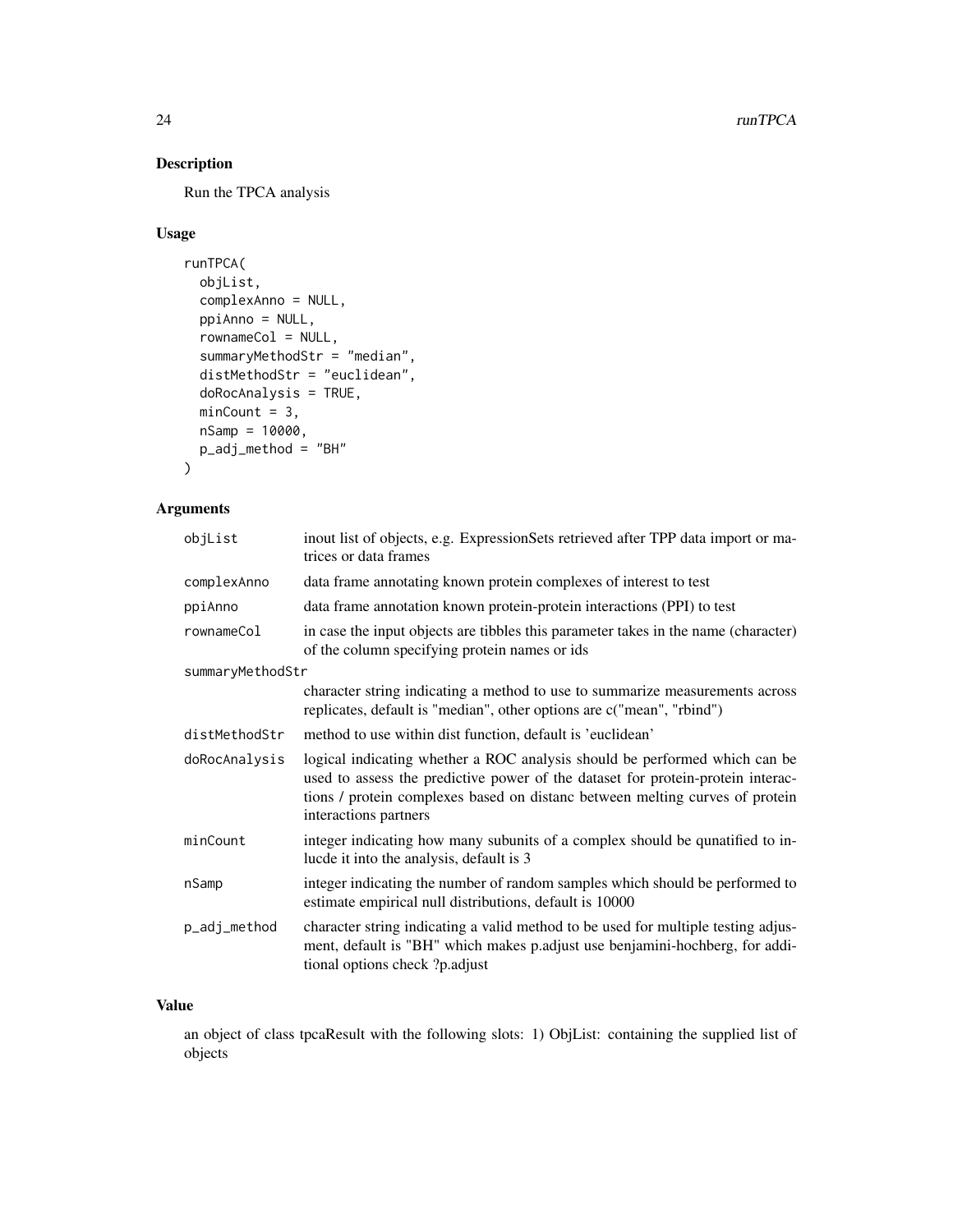# <span id="page-24-0"></span>Examples

```
m1 \leq -\text{matrix}(1:12, \text{ncol} = 4)m2 \leq -\text{matrix}(2:13, \text{ncol} = 4)m3 \le - matrix(c(2:10, 1:7), ncol = 4)
rownames(m1) <-1:3rownames(m2) <-2:4rownames(m3) <-2:5\text{colnames}(m1) \leq \text{past} \otimes ("X", 1:4)colnames(m2) <- paste0("X", 1:4)
colnames(m3) <- paste0("X", 1:4)
mat_list <- list(
    m1, m2, m3
)
ppi_anno <- tibble(
    x = "2",y = "3",combined_score = 700,
    pair = "2:3")runTPCA(
    objList = mat_list,
    complexAnno = NULL,
    ppiAnno = ppi_anno
\mathcal{L}
```
SetCommonFeatures, tpcaResult-method *Set CommonFeatures*

# Description

Set CommonFeatures

### Usage

```
## S4 method for signature 'tpcaResult'
SetCommonFeatures(object, commonFeatures)
```
# Arguments

| object | and object of class tpcaResult                                                         |
|--------|----------------------------------------------------------------------------------------|
|        | commonFeatures a vector of characters indicating the common features across replicates |

# Value

a vector of common features across replicates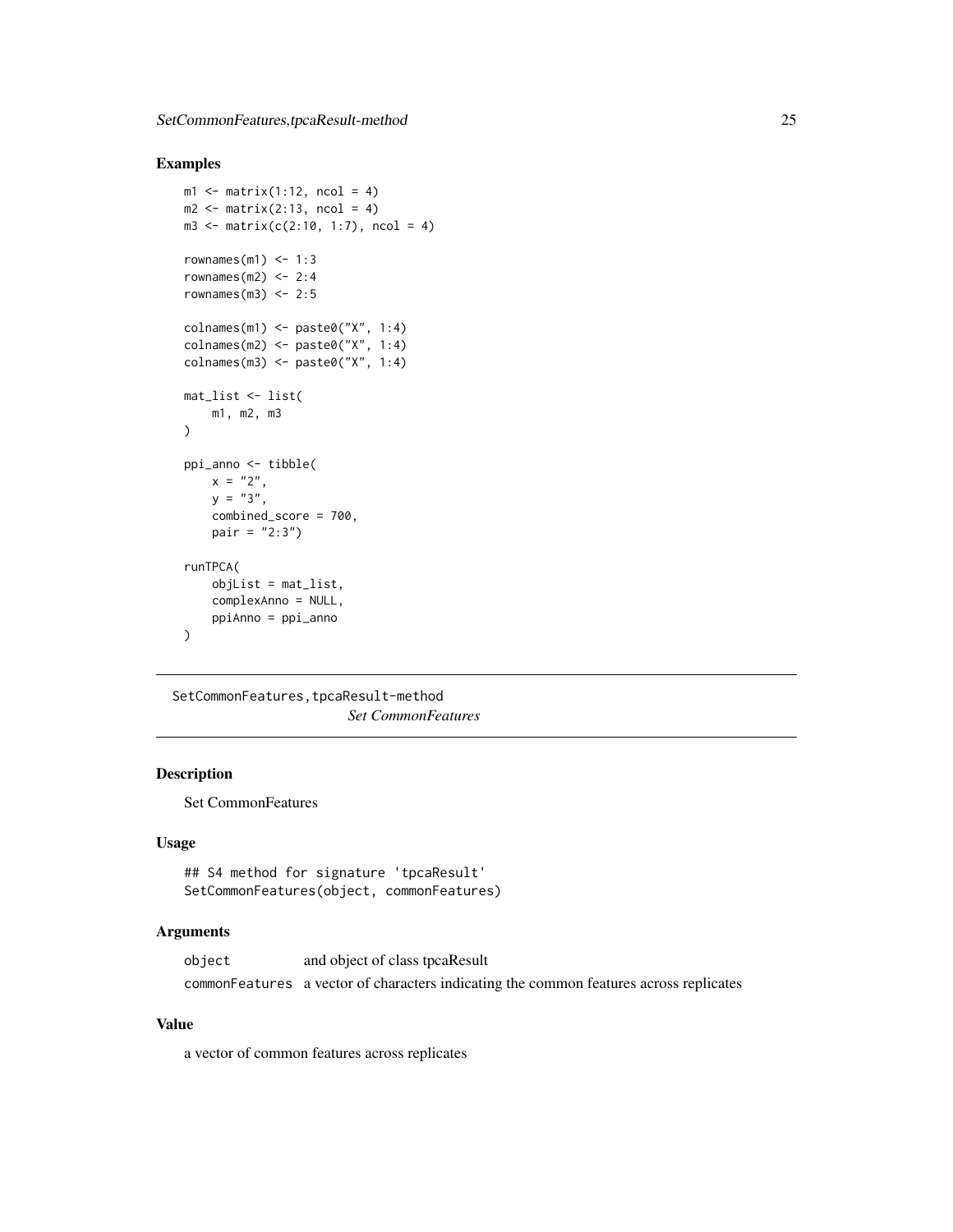### Examples

```
m1 \leq -\text{matrix}(1:12, \text{ncol} = 4)m2 \leq -\text{matrix}(2:13, \text{ncol} = 4)m3 \le matrix(c(2:10, 1:7), ncol = 4)
rownames(m1) <-1:3rownames(m2) <-2:4rownames(m3) <-2:5mat_list <- list(
    m1, m2, m3
\lambdatpcaObj <- new("tpcaResult", ObjList = mat_list)
SetCommonFeatures(tpcaObj, c("2", "3"))
```
SetComplexAnnotation,tpcaResult-method

*Set ComplexAnnotation*

# Description

Set ComplexAnnotation

### Usage

```
## S4 method for signature 'tpcaResult'
SetComplexAnnotation(object, df)
```
#### Arguments

| object | an object of class tpcaResult            |
|--------|------------------------------------------|
| df     | data frame containing complex annotation |

### Value

an object of class tpcaResult

```
ml \leftarrow matrix(1:12, ncol = 4)m2 \leq -\text{matrix}(2:13, \text{ ncol} = 4)m3 \le - matrix(c(2:10, 1:7), ncol = 4)
rownames(m1) <-1:3rownames(m2) <-2:4rownames(m3) <-2:5mat_list <- list(
```
<span id="page-25-0"></span>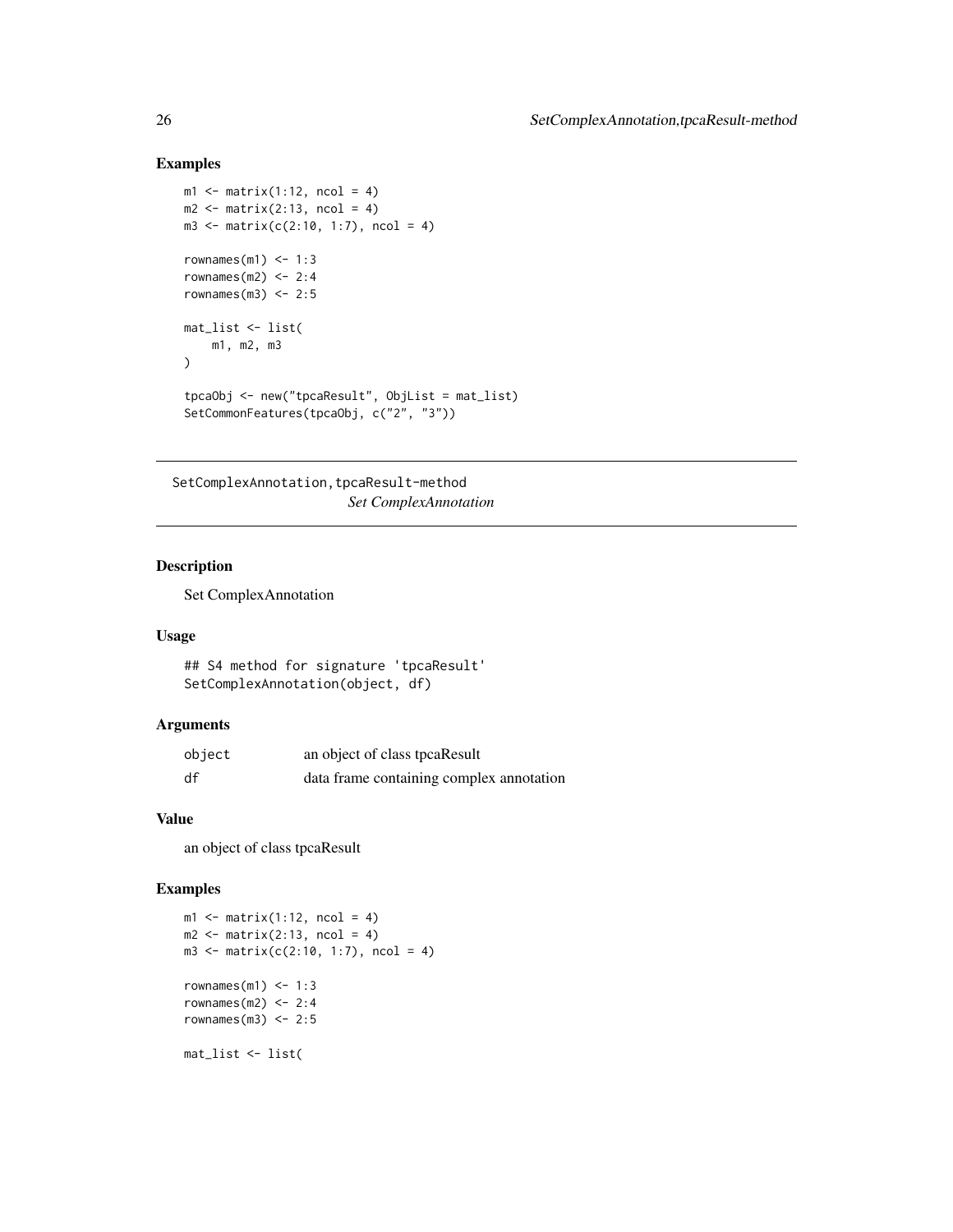<span id="page-26-0"></span>SetComplexBackgroundDistributionList,tpcaResult-method 27

```
m1, m2, m3
)
tpcaObj <- new("tpcaResult", ObjList = mat_list)
SetComplexAnnotation(tpcaObj, data.frame(id = "complex1"))
```
SetComplexBackgroundDistributionList,tpcaResult-method *Set ComplexBackgroundDistributionList*

### Description

Set ComplexBackgroundDistributionList

### Usage

```
## S4 method for signature 'tpcaResult'
SetComplexBackgroundDistributionList(object, lt)
```
# Arguments

| object | an object of class tpcaResult                                                                      |
|--------|----------------------------------------------------------------------------------------------------|
| 1t     | a list of data frames containing distances of random complexes with different<br>number of members |

### Value

an object of class tpcaResult

```
ml \leftarrow matrix(1:12, ncol = 4)m2 \leq -\text{matrix}(2:13, \text{ ncol} = 4)m3 \le - matrix(c(2:10, 1:7), ncol = 4)
rownames(m1) <-1:3rownames(m2) <-2:4rownames(m3) <-2:5mat_list <- list(
    m1, m2, m3
\mathcal{L}tpcaObj <- new("tpcaResult", ObjList = mat_list)
SetComplexBackgroundDistributionList(tpcaObj,
  list('3' = data-frame(pair = "A:B")))
```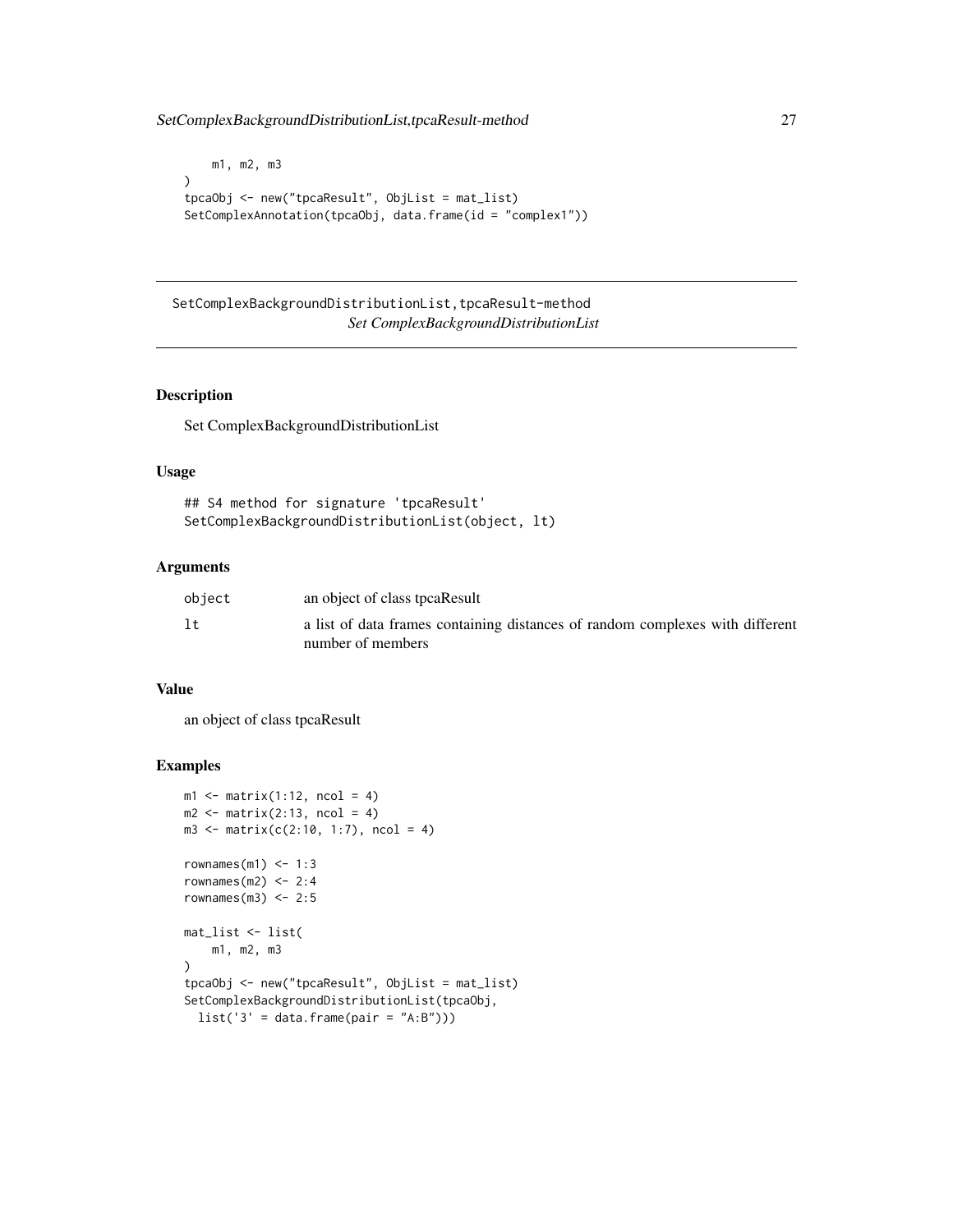<span id="page-27-0"></span>SetComplexRocTable, tpcaResult-method *Set ComplexRocTable*

# Description

Set ComplexRocTable

### Usage

```
## S4 method for signature 'tpcaResult'
SetComplexRocTable(object, df)
```
# Arguments

| object | and object of class tpcaResult             |
|--------|--------------------------------------------|
| df     | data.frame containg ComplexRocTable to set |

#### Value

a data frame containing the results from a tpca analysis

#### Examples

```
ml \leftarrow matrix(1:12, ncol = 4)m2 \leq -\text{matrix}(2:13, \text{ ncol} = 4)m3 \le - matrix(c(2:10, 1:7), ncol = 4)
rownames(m1) <-1:3rownames(m2) <-2:4rownames(m3) <-2:5mat_list <- list(
    m1, m2, m3
\lambdatpcaObj <- new("tpcaResult", ObjList = mat_list)
SetComplexRocTable(tpcaObj, data.frame(FPR = 1, TPR = 1))
```
SetContrastCondName, tpcaResult-method *Set ContrastCondName*

# Description

Set ContrastCondName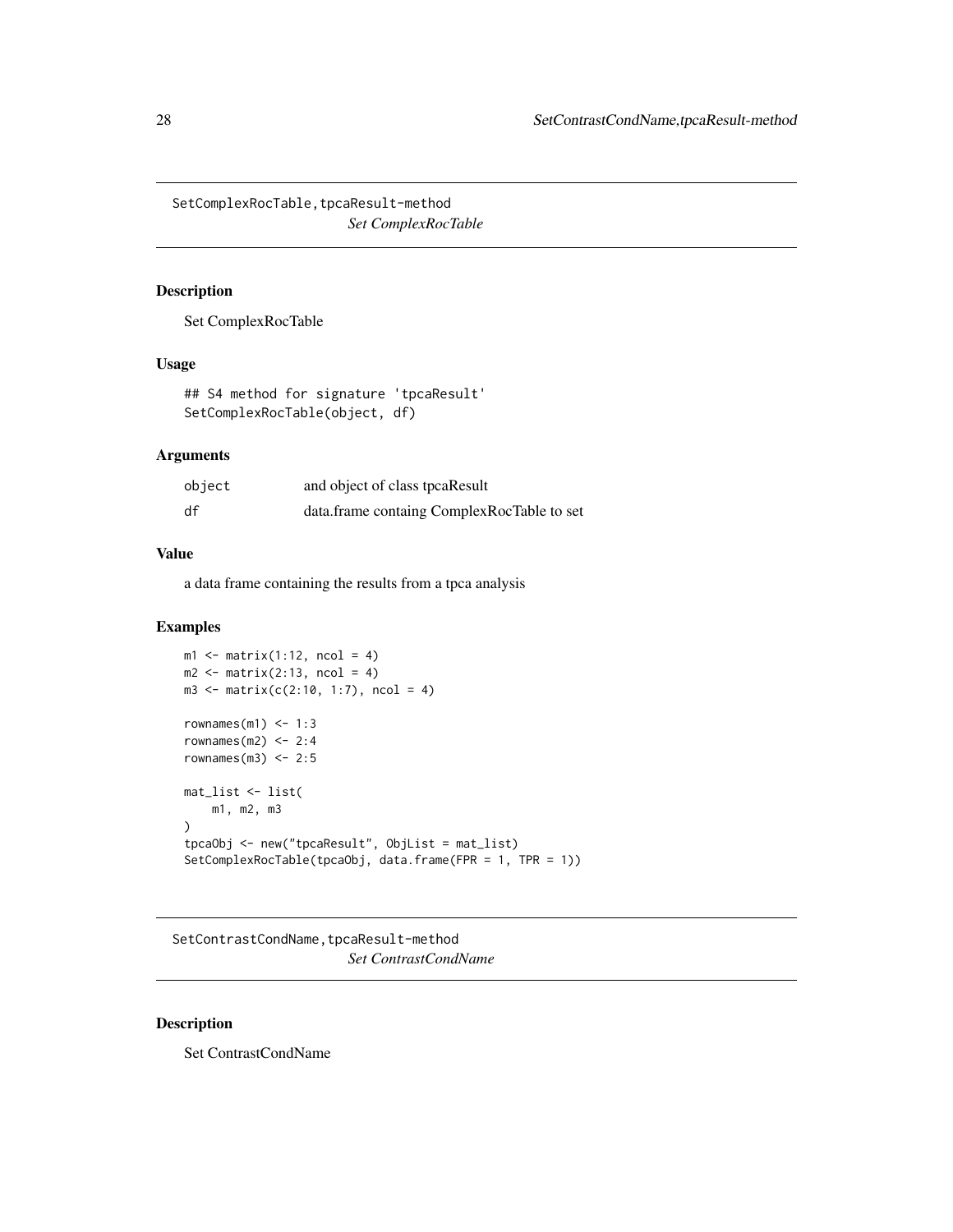# <span id="page-28-0"></span>Usage

```
## S4 method for signature 'tpcaResult'
SetContrastCondName(object, name)
```
### Arguments

| object | an object of class tpcaResult                        |
|--------|------------------------------------------------------|
| name   | a character string describing the contrast condition |

# Value

an object of class tpcaResult

# Examples

```
tpcaObj <- new("tpcaResult")
SetContrastCondName(tpcaObj, "DMSO")
```
SetContrastDistMat, tpcaResult-method *Set ContrastDistMat*

# Description

Set ContrastDistMat

### Usage

```
## S4 method for signature 'tpcaResult'
SetContrastDistMat(object, mat)
```
### Arguments

| object | and object of class tpcaResult                  |
|--------|-------------------------------------------------|
| mat    | matrix containg contrast distance matrix to set |

# Value

a data frame containing the results from a tpca analysis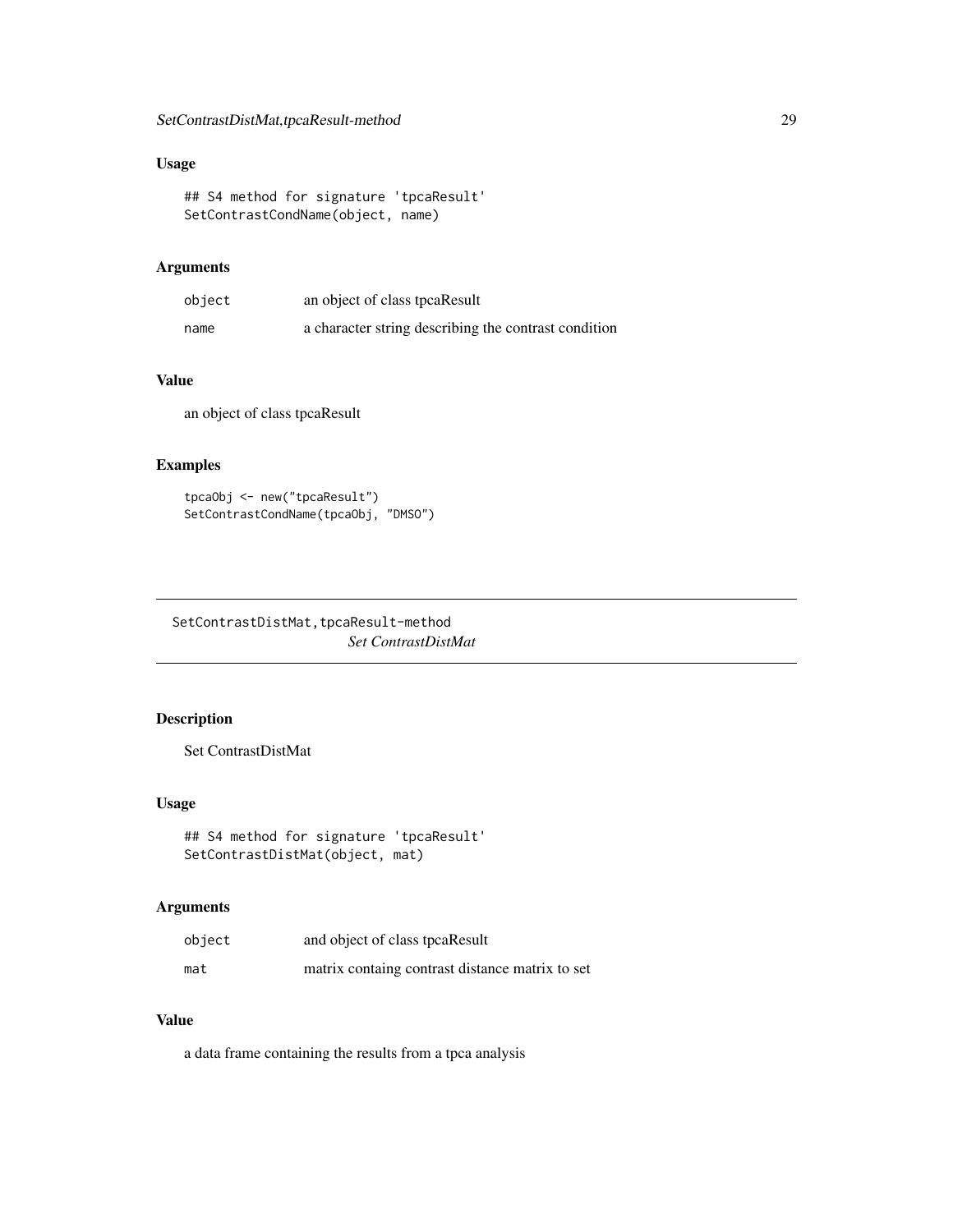# Examples

```
ml \leftarrow matrix(1:12, ncol = 4)m2 \leq -\text{matrix}(2:13, \text{ ncol} = 4)m3 \le matrix(c(2:10, 1:7), ncol = 4)
rownames(m1) <-1:3rownames(m2) <-2:4rownames(m3) <-2:5mat_list <- list(
    m1, m2, m3
\sumtpcaObj <- new("tpcaResult", ObjList = mat_list)
SetContrastDistMat(tpcaObj, matrix(c(0, 1, 0, 1), ncol = 2))
```
SetCtrlCondName, tpcaResult-method *Set CtrlCondName*

# Description

Set CtrlCondName

### Usage

```
## S4 method for signature 'tpcaResult'
SetCtrlCondName(object, name)
```
### Arguments

| object | an object of class tpcaResult                       |
|--------|-----------------------------------------------------|
| name   | a character string describing the control condition |

### Value

an object of class tpcaResult

```
tpcaObj <- new("tpcaResult")
SetCtrlCondName(tpcaObj, "DMSO")
```
<span id="page-29-0"></span>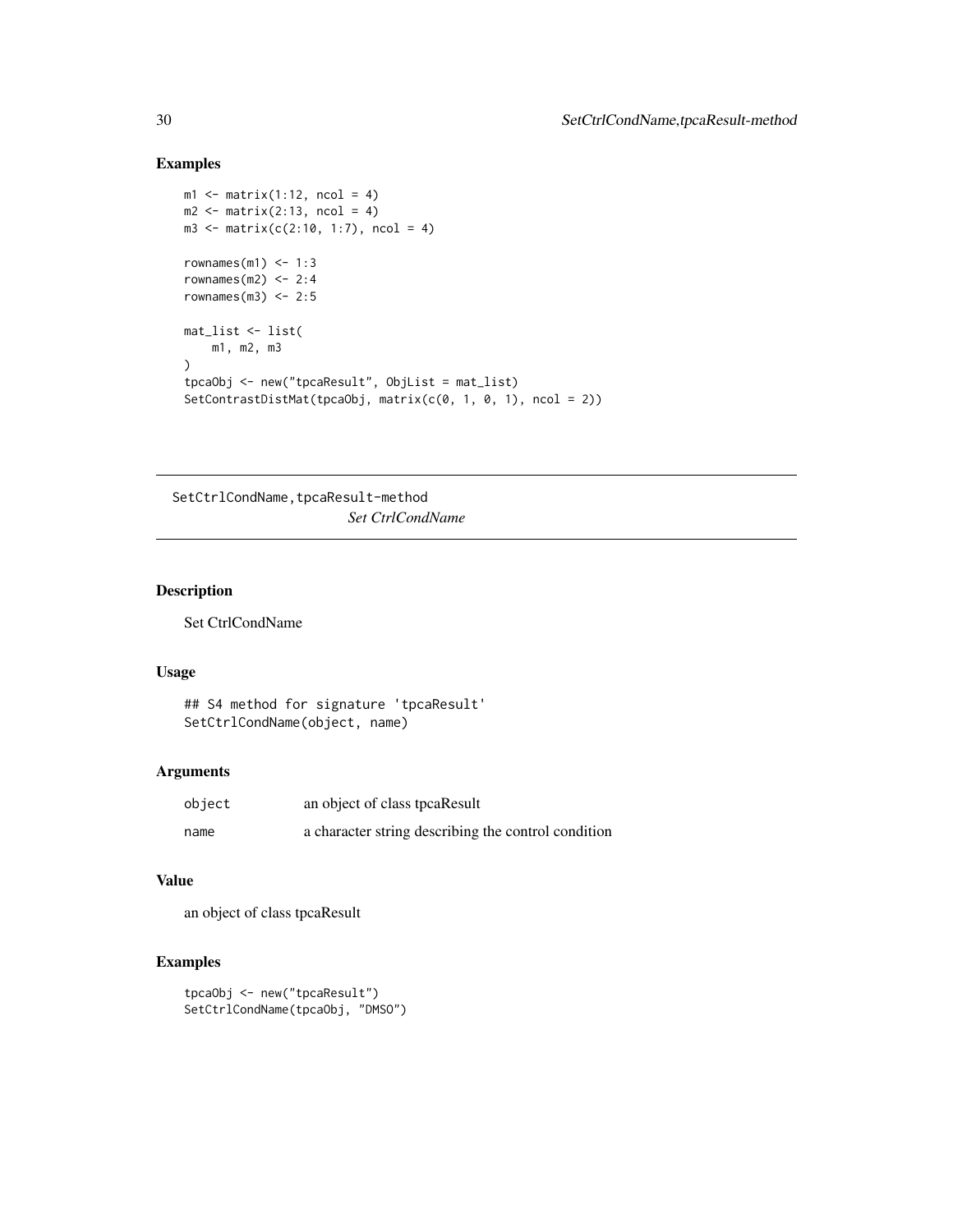<span id="page-30-0"></span>SetDiffTpcaResultTable, tpcaResult-method *Set diffTpcaResultTable*

# Description

Set diffTpcaResultTable

### Usage

```
## S4 method for signature 'tpcaResult'
SetDiffTpcaResultTable(object, df)
```
### Arguments

| object | an object of class tpcaResult                                         |
|--------|-----------------------------------------------------------------------|
| df     | a data frame containing the results from a differential tpca analysis |

#### Value

an object of class tpcaResult

### Examples

```
ml \leftarrow matrix(1:12, ncol = 4)m2 \leq -\text{matrix}(2:13, \text{ ncol} = 4)m3 \le - matrix(c(2:10, 1:7), ncol = 4)
rownames(m1) <-1:3rownames(m2) <-2:4rownames(m3) <-2:5mat_list <- list(
    m1, m2, m3
\lambdatpcaObj <- new("tpcaResult", ObjList = mat_list)
SetDiffTpcaResultTable(tpcaObj, data.frame(pair = "A:B"))
```
SetDistMat, tpcaResult-method *Set DistMat*

# Description

Set DistMat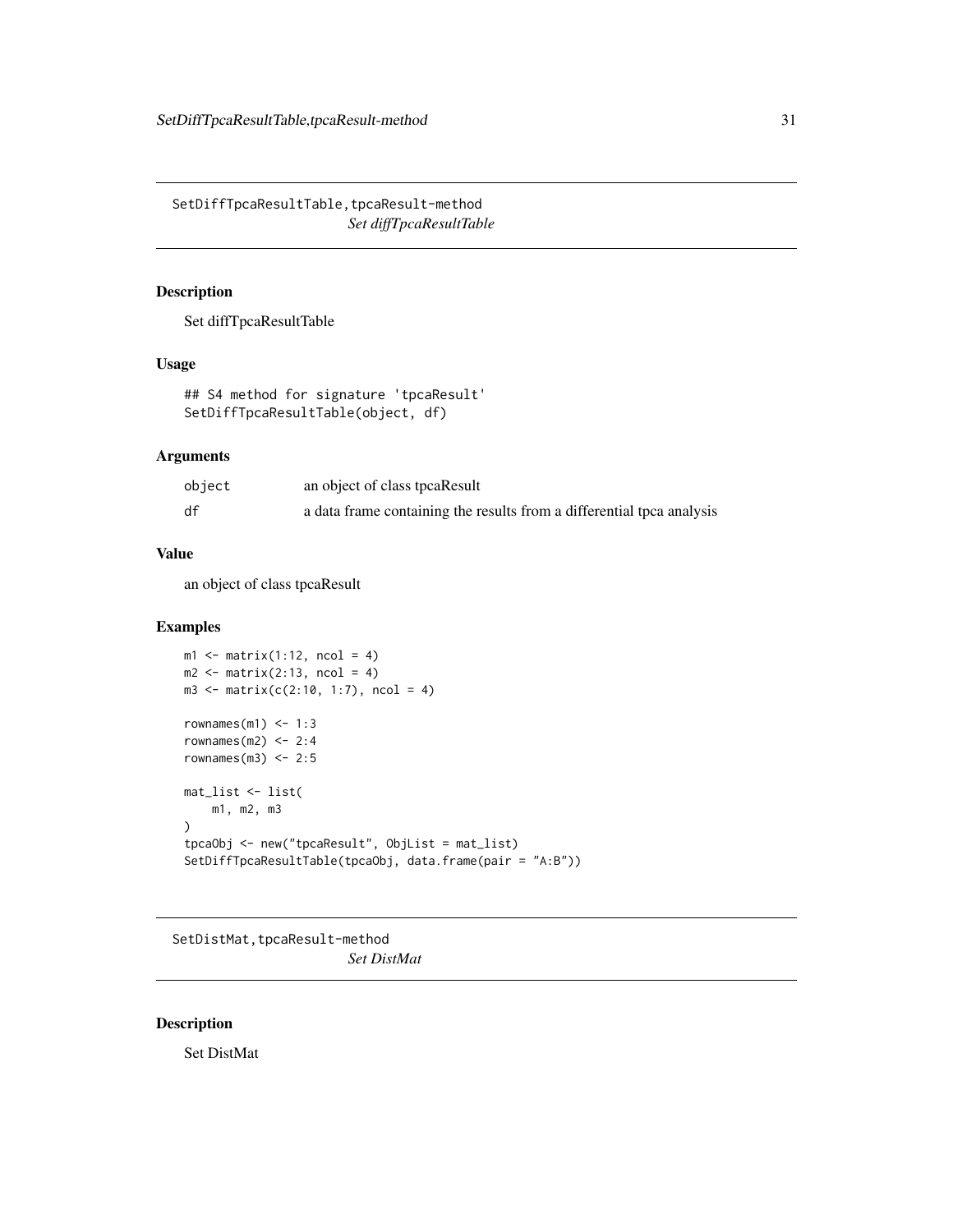# <span id="page-31-0"></span>Usage

```
## S4 method for signature 'tpcaResult'
SetDistMat(object, mat)
```
# Arguments

| object | an object of class tpcaResult          |
|--------|----------------------------------------|
| mat    | matrix containg distance matrix to set |

# Value

a data frame containing the results from a tpca analysis

### Examples

```
ml \leftarrow matrix(1:12, ncol = 4)m2 \leq -\text{matrix}(2:13, \text{ ncol} = 4)m3 \le - matrix(c(2:10, 1:7), ncol = 4)
rownames(m1) <-1:3rownames(m2) <-2:4rownames(m3) <-2:5mat_list <- list(
    m1, m2, m3
\lambdatpcaObj <- new("tpcaResult", ObjList = mat_list)
SetDistMat(tpcaObj, matrix(c(0, 1, 0, 1), ncol = 2))
```
SetDistMethod, tpcaResult-method *Set distMethod*

# Description

Set distMethod

### Usage

## S4 method for signature 'tpcaResult' SetDistMethod(object, method)

#### Arguments

| object | an object of class tpcaResult   |
|--------|---------------------------------|
| method | character string of dist method |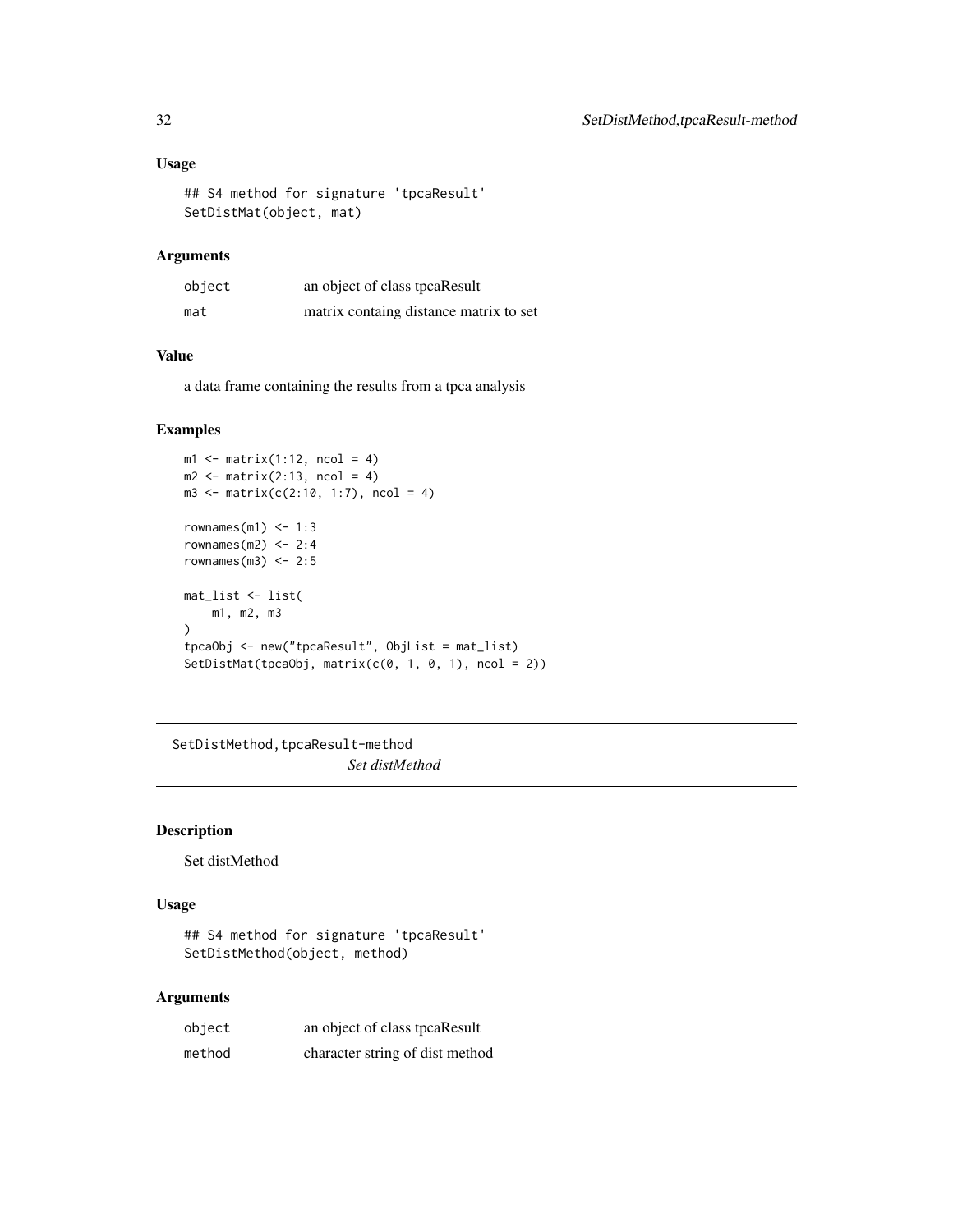# <span id="page-32-0"></span>Value

an object of class tpcaResult

### Examples

```
tpcaObj <- new("tpcaResult")
SetDistMethod(tpcaObj, "euclidean")
```
SetPPiRocTable, tpcaResult-method *Set PPiRocTable*

# Description

Set PPiRocTable

# Usage

```
## S4 method for signature 'tpcaResult'
SetPPiRocTable(object, df)
```
# Arguments

| object | an object of class tpcaResult          |
|--------|----------------------------------------|
| df     | data.frame containg PPiRocTable to set |

# Value

an object of class tpcaResult

```
ml \leq matrix(1:12, ncol = 4)m2 \le matrix(2:13, ncol = 4)
m3 \le - matrix(c(2:10, 1:7), ncol = 4)
rownames(m1) <-1:3rownames(m2) <-2:4rownames(m3) <-2:5mat_list <- list(
    m1, m2, m3
\lambdatpcaObj <- new("tpcaResult", ObjList = mat_list)
SetPPiRocTable(tpcaObj, data.frame(FPR = 1, TPR = 1))
```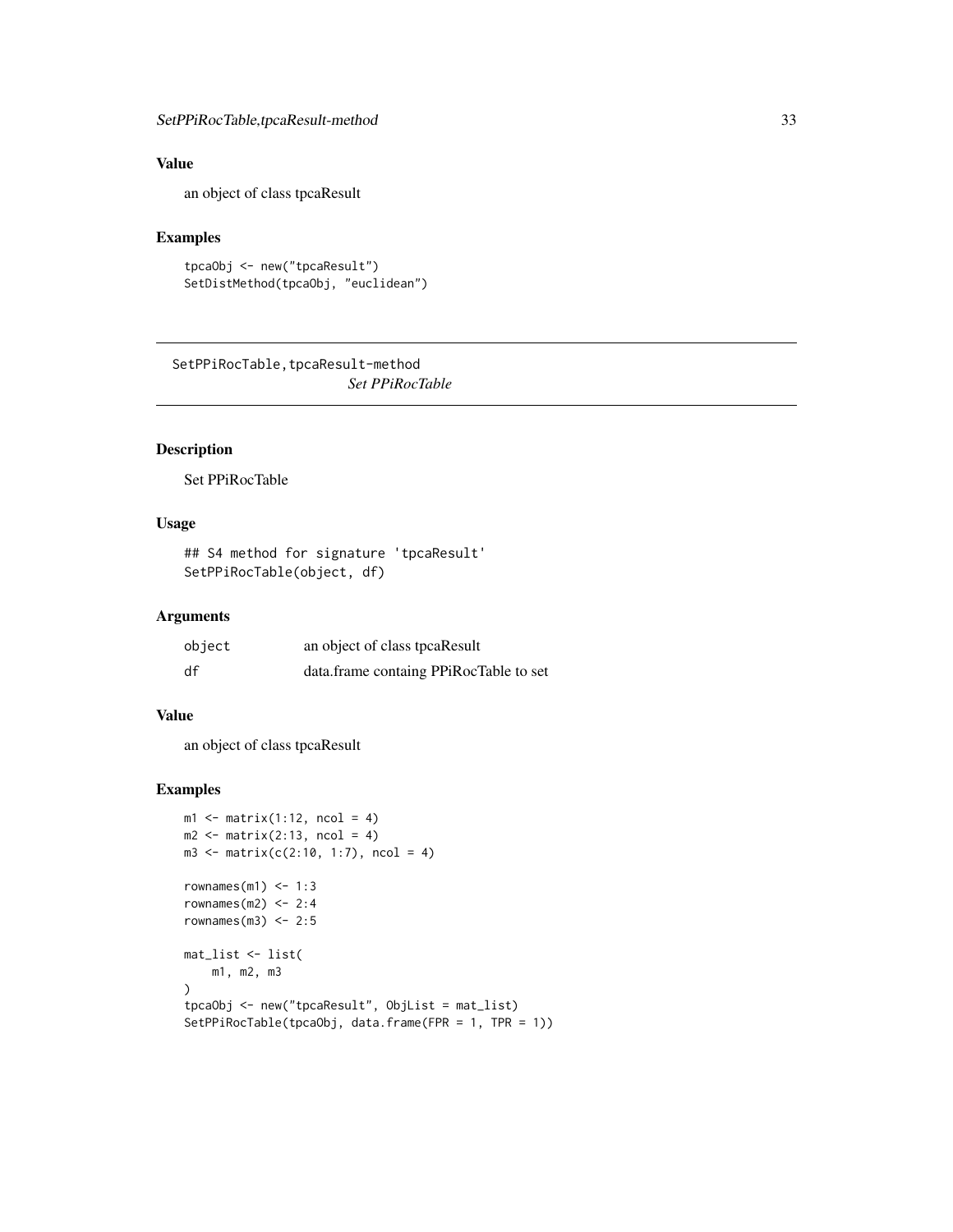<span id="page-33-0"></span>SetPPiRocTableAnno, tpcaResult-method *Set PPiRocTableAnno*

# Description

Set PPiRocTableAnno

# Usage

## S4 method for signature 'tpcaResult' SetPPiRocTableAnno(object, df)

# Arguments

| object | an object of class tpcaResult                     |
|--------|---------------------------------------------------|
| df     | data.frame containg PPiRocTable annotation to set |

### Value

an object of class tpcaResult

# Examples

```
ml \leftarrow matrix(1:12, ncol = 4)m2 \leq -\text{matrix}(2:13, \text{ ncol} = 4)m3 \le matrix(c(2:10, 1:7), ncol = 4)
rownames(m1) <-1:3rownames(m2) <-2:4rownames(m3) <-2:5mat_list <- list(
    m1, m2, m3
)
tpcaObj <- new("tpcaResult", ObjList = mat_list)
SetPPiRocTableAnno(tpcaObj, data.frame(pair = "A:B"))
```
SetSummaryMethod, tpcaResult-method *Set summaryMethod*

# Description

Set summaryMethod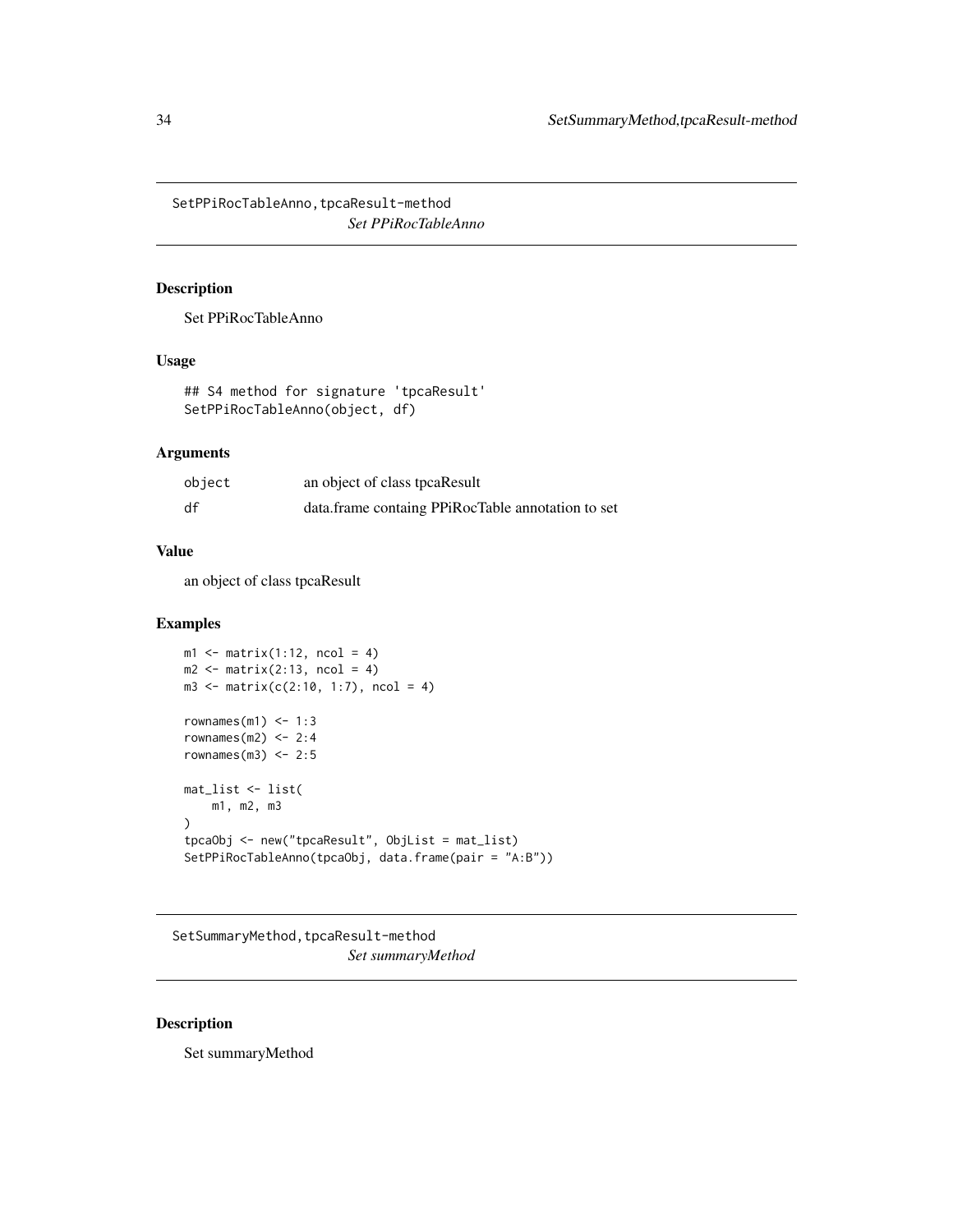# <span id="page-34-0"></span>Usage

## S4 method for signature 'tpcaResult' SetSummaryMethod(object, method)

### Arguments

| object | an object of class tpcaResult      |
|--------|------------------------------------|
| method | character string of summary method |

# Value

an object of class tpcaResult

# Examples

```
tpcaObj <- new("tpcaResult")
SetSummaryMethod(tpcaObj, "median")
```
SetTpcaResultTable, tpcaResult-method *Set TpcaResultTable*

# Description

Set TpcaResultTable

### Usage

```
## S4 method for signature 'tpcaResult'
SetTpcaResultTable(object, df)
```
### Arguments

| object | an object of class tpcaResult                            |
|--------|----------------------------------------------------------|
| df     | a data frame containing the results from a tpca analysis |

# Value

an object of class tpcaResult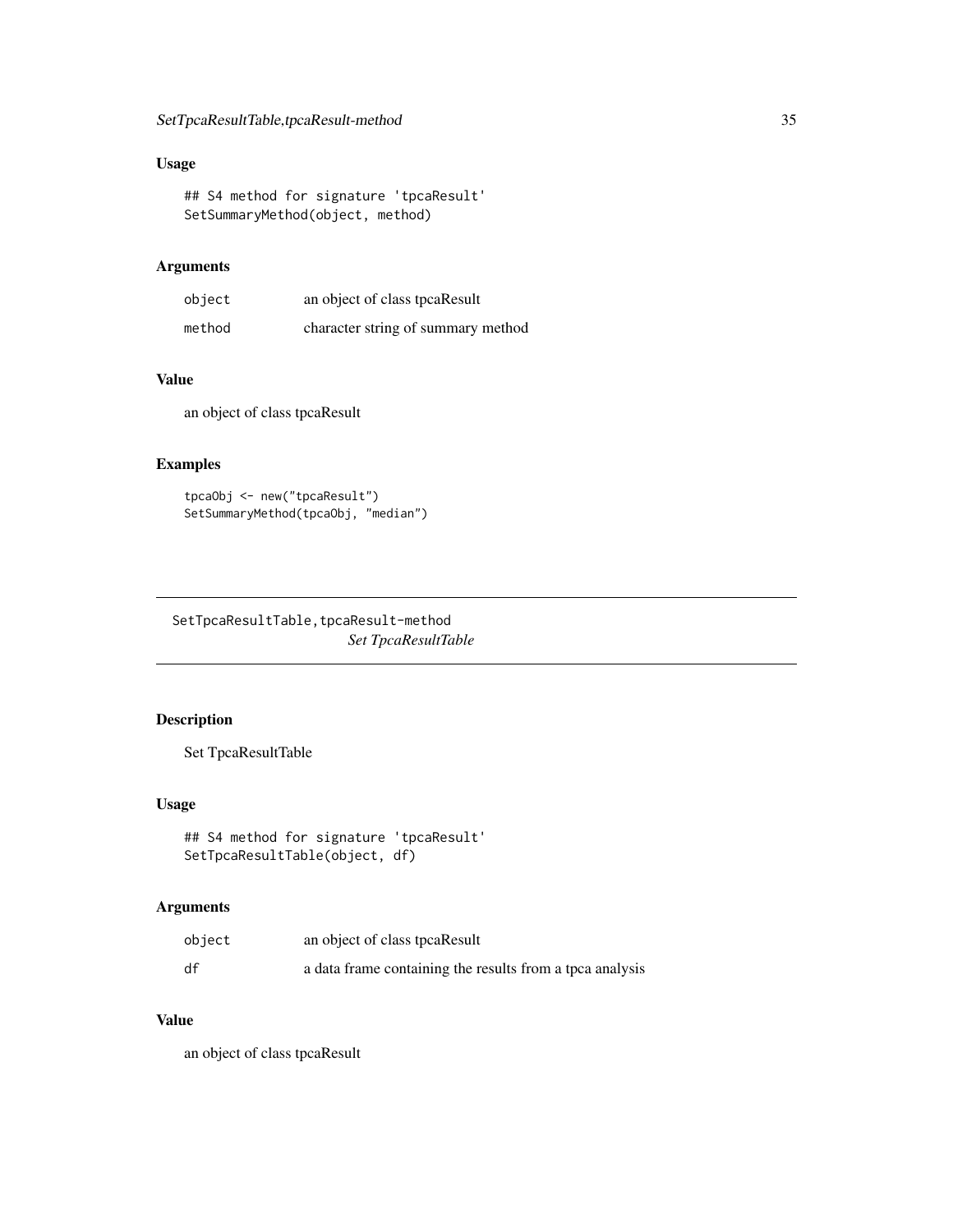# Examples

```
ml \leftarrow matrix(1:12, ncol = 4)m2 \leq -\text{matrix}(2:13, \text{ ncol} = 4)m3 \le matrix(c(2:10, 1:7), ncol = 4)
rownames(m1) <-1:3rownames(m2) <-2:4rownames(m3) <-2:5mat_list <- list(
    m1, m2, m3
\lambdatpcaObj <- new("tpcaResult", ObjList = mat_list)
SetTpcaResultTable(tpcaObj, data.frame(pair = "A:B"))
```

| string_ppi_df | Data frame of annotated human protein-protein interactions retrieved  |
|---------------|-----------------------------------------------------------------------|
|               | from string DB with a combined interaction score equal or higher than |
|               | 700                                                                   |

# Description

data frame assigning proteins to interacting proteins

# Usage

```
data("string_ppi_df")
```
# Format

data frame with columns x, y (gene symbol of interactors), combined\_score, pair (unique pair id)

### References

Jensen et al. (2009), Nucleic Acids Research, 37, D412–D416

### Examples

data("string\_ppi\_df")

<span id="page-35-0"></span>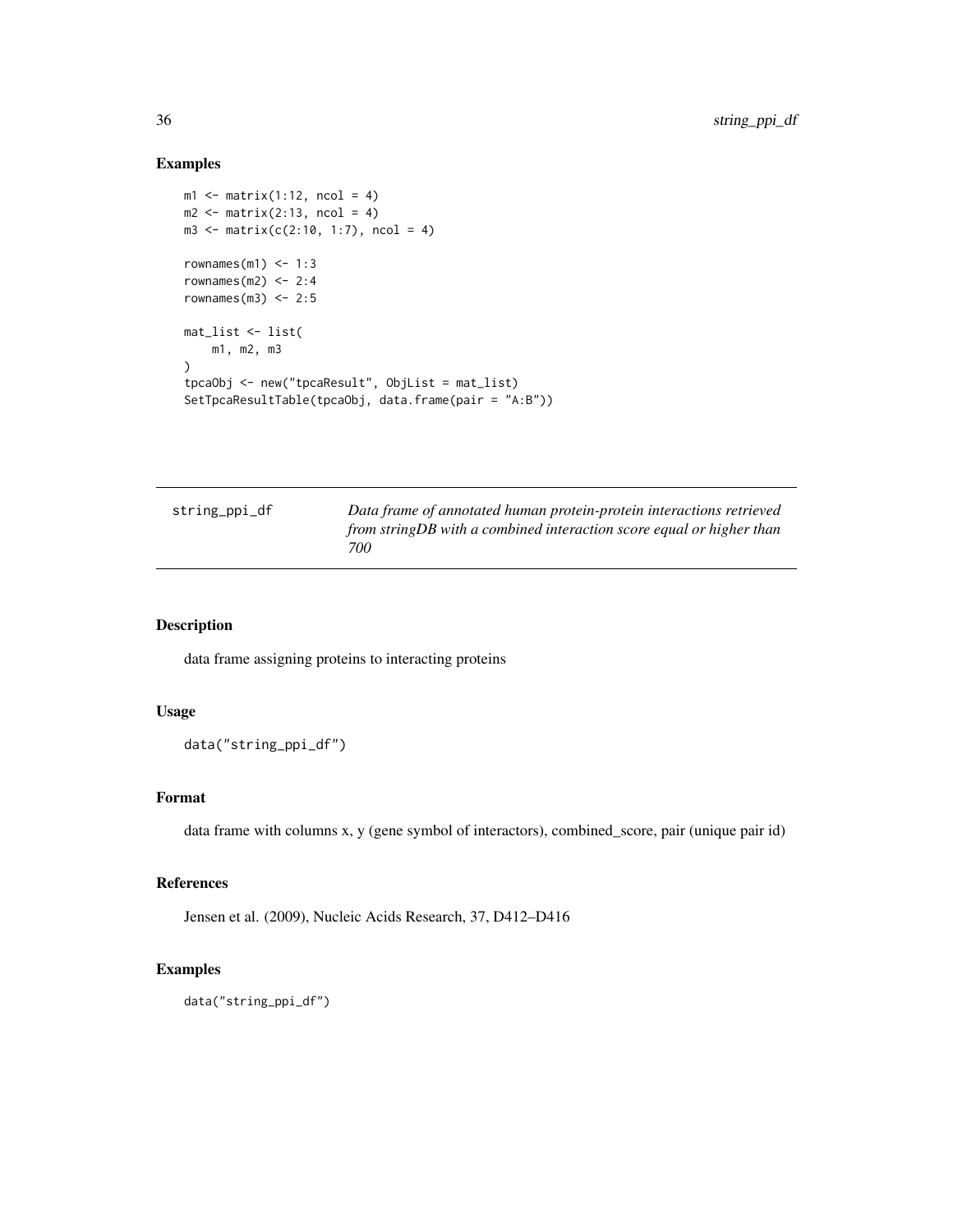<span id="page-36-0"></span>SummaryMethod, tpcaResult-method *Extract SummaryMethod*

#### **Description**

Extract SummaryMethod

### Usage

## S4 method for signature 'tpcaResult' SummaryMethod(object)

### Arguments

object and object of class tpcaResult

#### Value

a character string of the summary method

### Examples

tpcaObj <- new("tpcaResult") SummaryMethod(tpcaObj)

tpcaResult-class *S4 TPCA Result Class*

### Description

S4 TPCA Result Class

### Value

an object of class tpcaResult with the following slots: 1) ObjList: containing the supplied list of objects (e.g. a list of Expression Sets summarizing a TPP experiment) 2) ContrastList: containing the supplied list of constrast objects (if supplied for performance of a differential Rtpca analysis) 3) CtrlCondName: character string indicating the control condition, e.g. "control" 4) Contrast-CondName: character string indicating the contrast condition, e.g. "drug treatment" 5) DistMat: a matrix containing all pairwise protein-protein distances obtained from comparing their melting curves in the control condition 6) ContrastDistMat: a matrix containing all pairwise protein-protein distances obtained from comparing their melting curves in the contrast condition 7) CommonFeatures: a vector containing the features (proteins) found in common between control and contrast condition 8) ComplexAnnotation: a data frame supplied by the user annotating protein to protein complexes 9) ComplexBackgroundDistributionList: a list of distances drawn for random groups of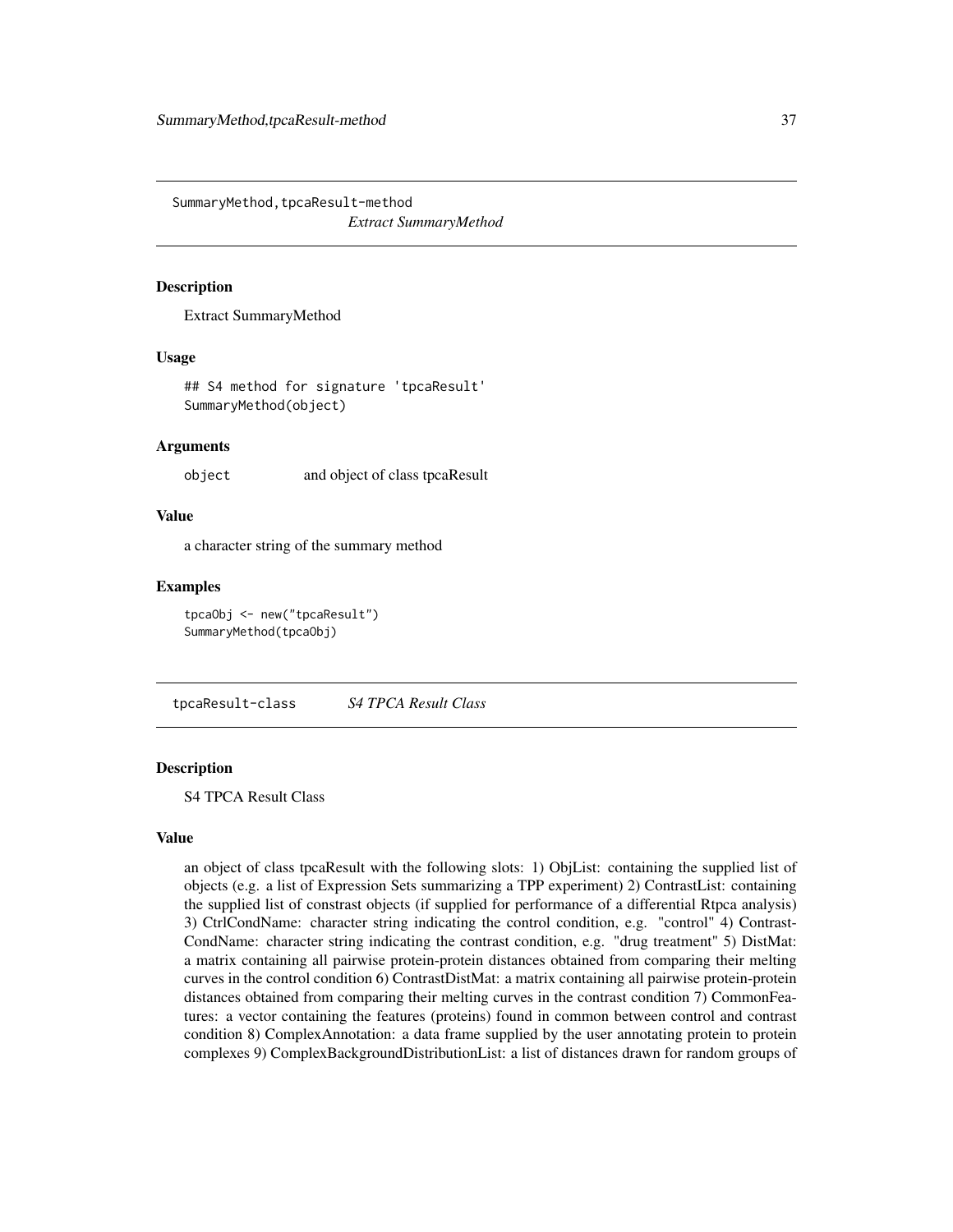proteins with different number of members 10) PPiAnnotation: a data frame supplied by the user annotating protein-protein interactions 11) PPiRocTable: data frame containing false positive rate and true positive rate based on ranking the TPCA analysis results by euclidean distance of melting curves of protein pairs, annotated PPIs are considered true positives 12) PPiRocTableAnno: annotation to PPiRocTable 13) ComplexRocTable: data frame containing false positive rate and true positive rate based on ranking the TPCA analysis results by euclidean distance of melting curves of proteins within annotated complexes, annotated complexes are considered true positives, proteins in randomly permuted complex annotations are considered false positives 14) summaryMethod: character string of summarization method used to summarize data across replicates 15) distMethod: character string of distance method used to compare melting curves of proteins 16) tpcaResult-Table: data frame containing the results from a tpca analysis 17) diffTpcaResultTable: data frame containing the results from a differential tpca analysis

#### **Slots**

ObjList list. ContrastList list. CtrlCondName character. ContrastCondName character. DistMat matrix. ContrastDistMat matrix CommonFeatures vector. ComplexAnnotation data.frame. ComplexBackgroundDistributionList list. PPiAnnotation data.frame. PPiRocTable data.frame PPiRocTableAnno data.frame ComplexRocTable data.frame summaryMethod character. distMethod character. tpcaResultTable data.frame. diffTpcaResultTable data.frame.

```
ml \leftarrow matrix(1:12, ncol = 4)m2 \leq -\text{matrix}(2:13, \text{ ncol} = 4)m3 \le - matrix(c(2:10, 1:7), ncol = 4)
rownames(m1) <-1:3rownames(m2) <-2:4rownames(m3) <-2:5mat_list <- list(
    m1, m2, m3
\lambdatpcaObj <- new("tpcaResult", ObjList = mat_list)
```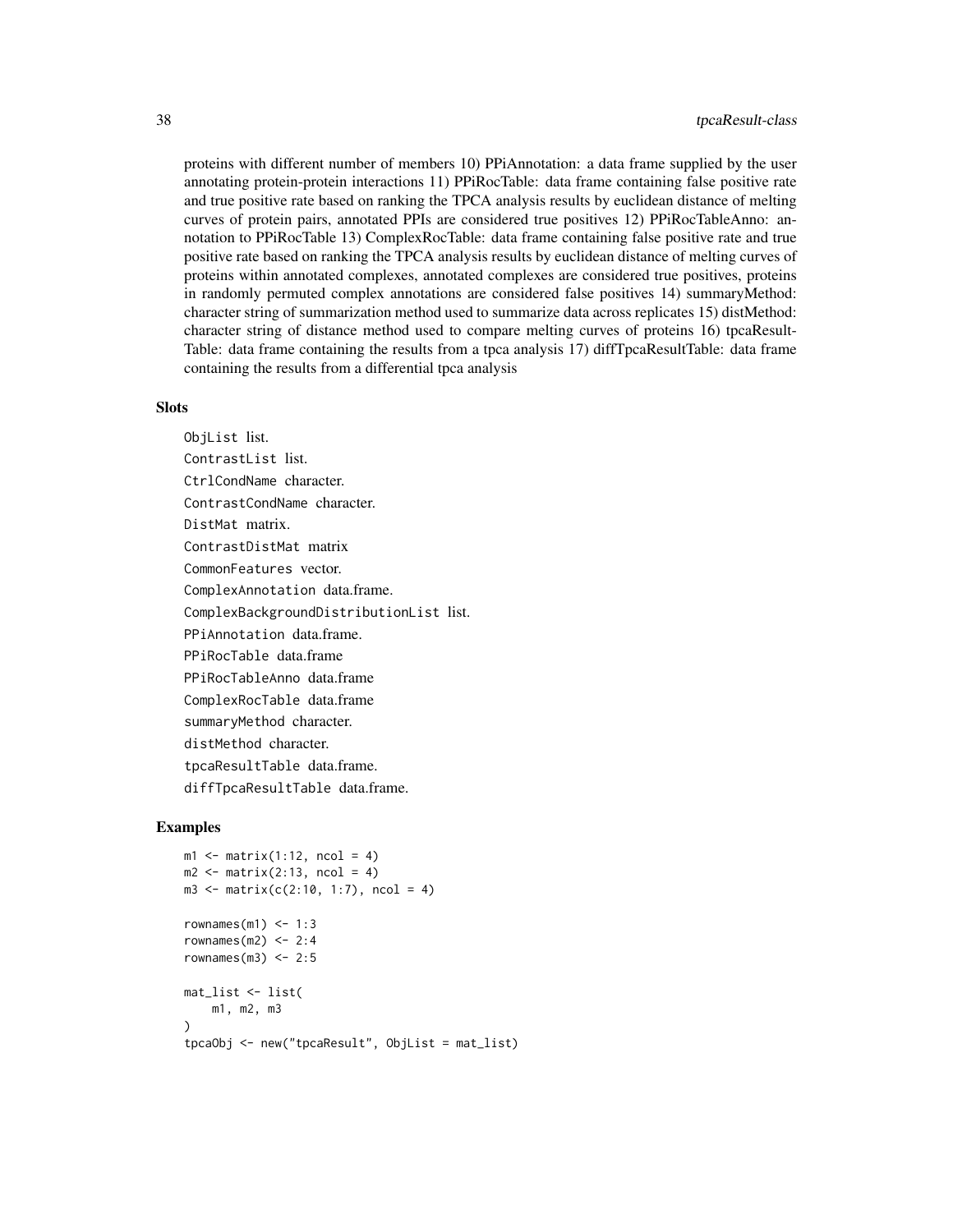<span id="page-38-0"></span>tpcaResultTable,tpcaResult-method *Extract tpcaResultTable*

# Description

Extract tpcaResultTable

# Usage

```
## S4 method for signature 'tpcaResult'
tpcaResultTable(object)
```
# Arguments

object an object of class tpcaResult

### Value

a data frame containing the results from a tpca analysis

```
ml \leq matrix(1:12, ncol = 4)m2 \leq -\text{matrix}(2:13, \text{ ncol} = 4)m3 \le - matrix(c(2:10, 1:7), ncol = 4)
rownames(m1) <-1:3rownames(m2) <-2:4rownames(m3) <-2:5mat_list <- list(
    m1, m2, m3
)
tpcaObj <- new("tpcaResult", ObjList = mat_list)
tpcaResultTable(tpcaObj)
```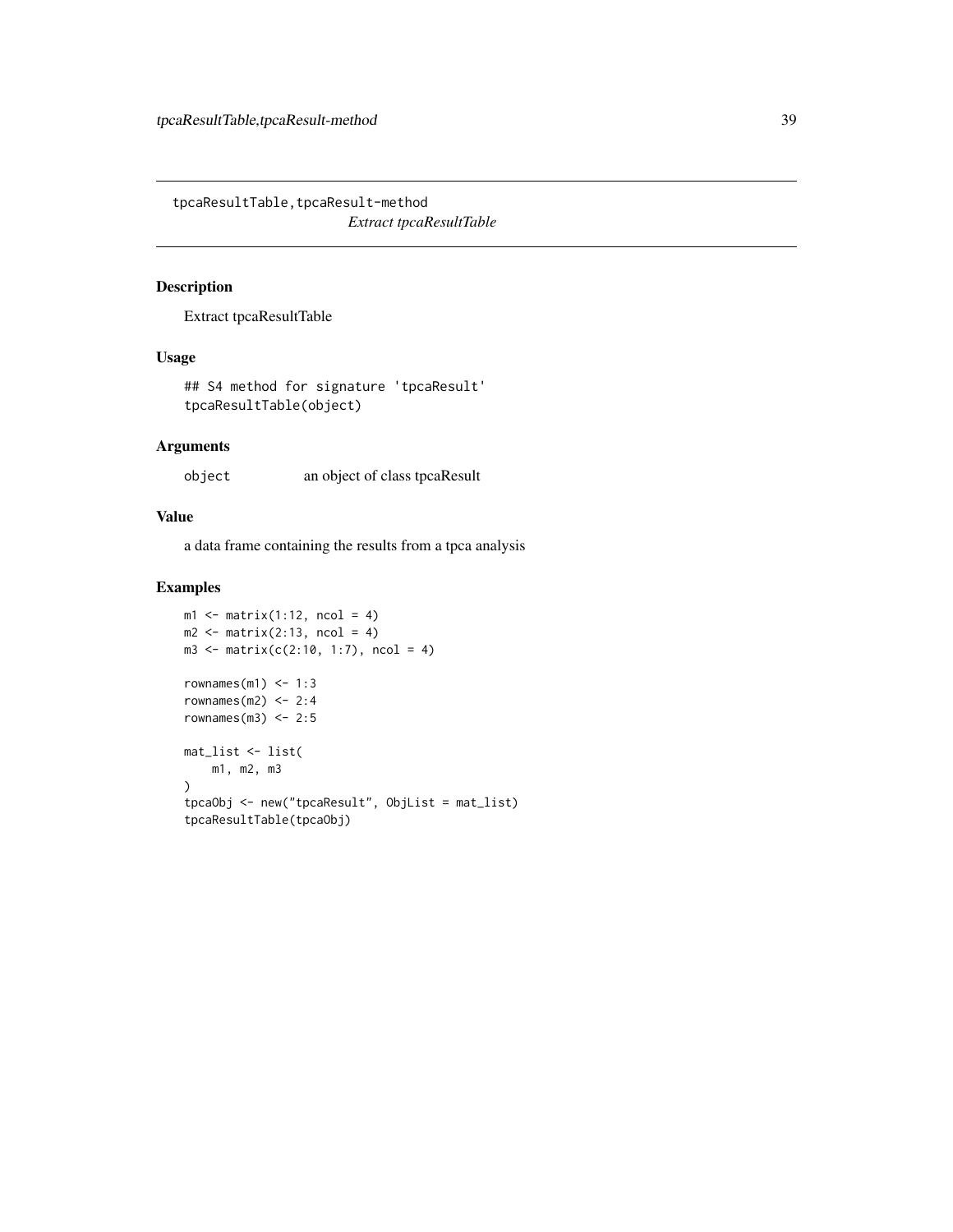# <span id="page-39-0"></span>**Index**

∗ datasets ori\_et\_al\_complex\_ppis, [14](#page-13-0) ori\_et\_al\_complexes\_df, [13](#page-12-0) string\_ppi\_df, [36](#page-35-0) CommonFeatures *(*CommonFeatures,tpcaResult-method*)*, [3](#page-2-0) CommonFeatures, tpcaResult-method, [3](#page-2-0) ComplexAnnotation *(*ComplexAnnotation,tpcaResult-method*)*, DistMethod,tpcaResult-method, [12](#page-11-0) [4](#page-3-0) ComplexAnnotation, tpcaResult-method, [4](#page-3-0) ComplexBackgroundDistributionList *(*ComplexBackgroundDistributionList,tpcaResult-method*)*, ori\_et\_al\_complexes\_df, [13](#page-12-0) [4](#page-3-0) ComplexBackgroundDistributionList,tpcaResult**-methGom**plexRoc,[14](#page-13-0) [4](#page-3-0) ComplexRocTable *(*ComplexRocTable,tpcaResult-method*)*, [5](#page-4-0) ComplexRocTable, tpcaResult-method, [5](#page-4-0) ContrastCondName *(*ContrastCondName,tpcaResult-method*)*, [6](#page-5-0) ContrastCondName, tpcaResult-method, [6](#page-5-0) ContrastDistMat *(*ContrastDistMat,tpcaResult-method*)*, [7](#page-6-0) ContrastDistMat,tpcaResult-method, [7](#page-6-0) ContrastList *(*ContrastList,tpcaResult-method*)*, [7](#page-6-0) ContrastList, tpcaResult-method, [7](#page-6-0) createDistMat, [8](#page-7-0) CtrlCondName *(*CtrlCondName,tpcaResult-method*)*, [10](#page-9-0) CtrlCondName, tpcaResult-method, [10](#page-9-0) diffTpcaResultTable *(*diffTpcaResultTable,tpcaResult-method*)*, [10](#page-9-0) diffTpcaResultTable, tpcaResult-method, [10](#page-9-0) DistMat *(*DistMat,tpcaResult-method*)*, [11](#page-10-0) DistMat, tpcaResult-method, [11](#page-10-0) DistMethod *(*DistMethod,tpcaResult-method*)*, [12](#page-11-0) ObjList *(*ObjList,tpcaResult-method*)*, [12](#page-11-0) ObjList,tpcaResult-method, [12](#page-11-0) ori\_et\_al\_complex\_ppis, [14](#page-13-0) plotDiffTpcaVolcano, [15](#page-14-0) plotPPiProfiles, [16](#page-15-0) plotPPiRoc, [18](#page-17-0) plotTpcaVolcano, [18](#page-17-0) PPiAnnotation *(*PPiAnnotation,tpcaResult-method*)*, [19](#page-18-0) PPiAnnotation,tpcaResult-method, [19](#page-18-0) PPiRocTable *(*PPiRocTable,tpcaResult-method*)*, [20](#page-19-0) PPiRocTable, tpcaResult-method, [20](#page-19-0) PPiRocTableAnno *(*PPiRocTableAnno,tpcaResult-method*)*, [21](#page-20-0) PPiRocTableAnno, tpcaResult-method, [21](#page-20-0) runDiffTPCA, [22](#page-21-0) runTPCA, [23](#page-22-0) **SetCommonFeatures** *(*SetCommonFeatures,tpcaResult-method*)*, [25](#page-24-0)